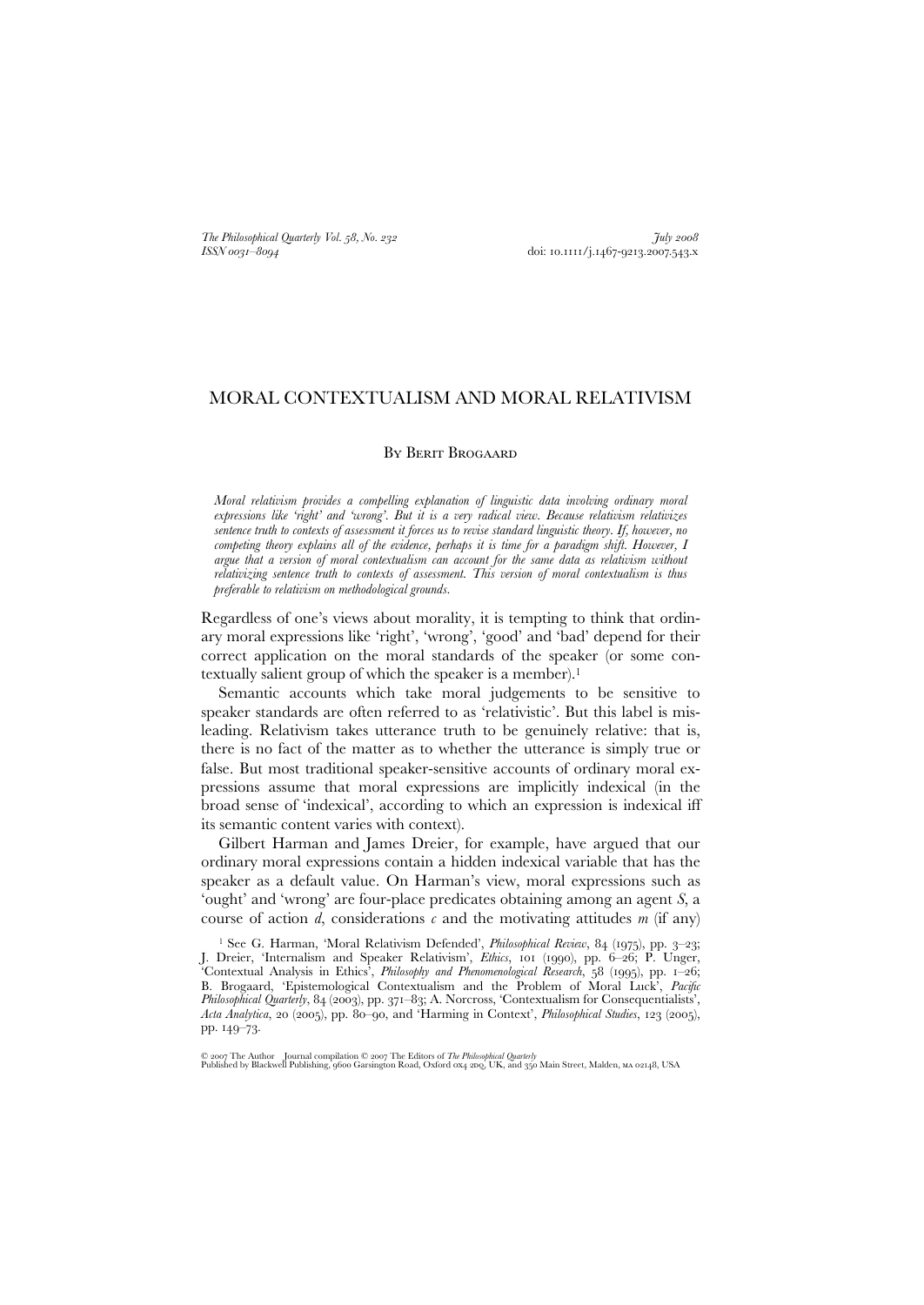shared by speakers and their intended audiences. So when I utter the sentence 'Jane ought to return the book she borrowed', I am in effect saying that given that Jane has the motivating attitudes *m* shared by me and my intended audience, and given *c* (e.g., that Jane promised to return the book), returning the book is the course of action for Jane that is supported by the best reasons. When you utter the sentence 'Jane ought to return the book she borrowed', you are saying that given that Jane has the motivating attitudes *m* shared by you and your intended audience, and given *c* (e.g., that Jane promised to return the book), returning the book is the course of action for Jane that is supported by the best reasons.

Ordinary moral expressions are thus thought to be context-sensitive in much the same way as pure indexicals such as 'I' and 'now'. If I utter the sentence 'I am hungry' I am saying that I am hungry; if you utter the sentence 'I am hungry' you are saying that you are hungry. In both cases there is a fact of the matter as to what is said by the sentence relative to context, and the (token) utterance is true or false *simpliciter*. So what is often called 'moral relativism' is better called 'moral contextualism'.

There are, familiarly, several obstacles for moral contextualism. Among other things, it is difficult for contextualists to explain the apparent faultlessness of moral disagreement, retractions of previous moral judgements, and the naturalness of propositional-attitude reports involving moral expressions. Faced with these difficulties it is natural to look for an alternative semantics for ordinary moral expressions.

A natural alternative to contextualism is genuine relativism. Max Kölbel, John MacFarlane and others have developed a relativistic semantics which is easily extrapolated to account for expressions such as 'right' and 'wrong'.2 On a genuine relativistic semantics, the semantic contents of relative expressions are context-invariant. But sentence truth is relativized to a context of use *and* a context of assessment.

So construed, relativism is able to account for the faultlessness of moral disagreement, retractions of previous moral judgements and the naturalness of propositional-attitude reports, but it runs into trouble of a different kind. As Jason Stanley has recently argued, relativism seems unable to account for the factivity of factive propositional-attitude verbs, and appears to require

<sup>2</sup> See, e.g., M. Kölbel, *Truth without Objectivity* (London: Routledge, 2002), 'Faultless Disagreement', *Proceedings of the Aristotelian Society*, 104 (2003), pp. 53-73, and 'Indexical Relative *versus* Genuine Relativism', *International Journal of Philosophical Studies*, 12 (2004), pp. 297-313; J. MacFarlane, 'Future Contingents and Relative Truth', *The Philosophical Quarterly*, 53 (2003), pp. 321-36, and 'The Assessment Sensitivity of Knowledge Attributions', in T.S. Gendler and J. Hawthorne (eds), *Oxford Studies in Epistemology*, Vol. I (Oxford UP, 2005), pp. 197-233; P. Boghossian, 'What is Relativism?', and C. Wright, 'True Relativism', both in P. Greenough and M. Lynch (eds), *Truth and Realism* (Oxford UP, 2006), pp. 13-37, 38-60.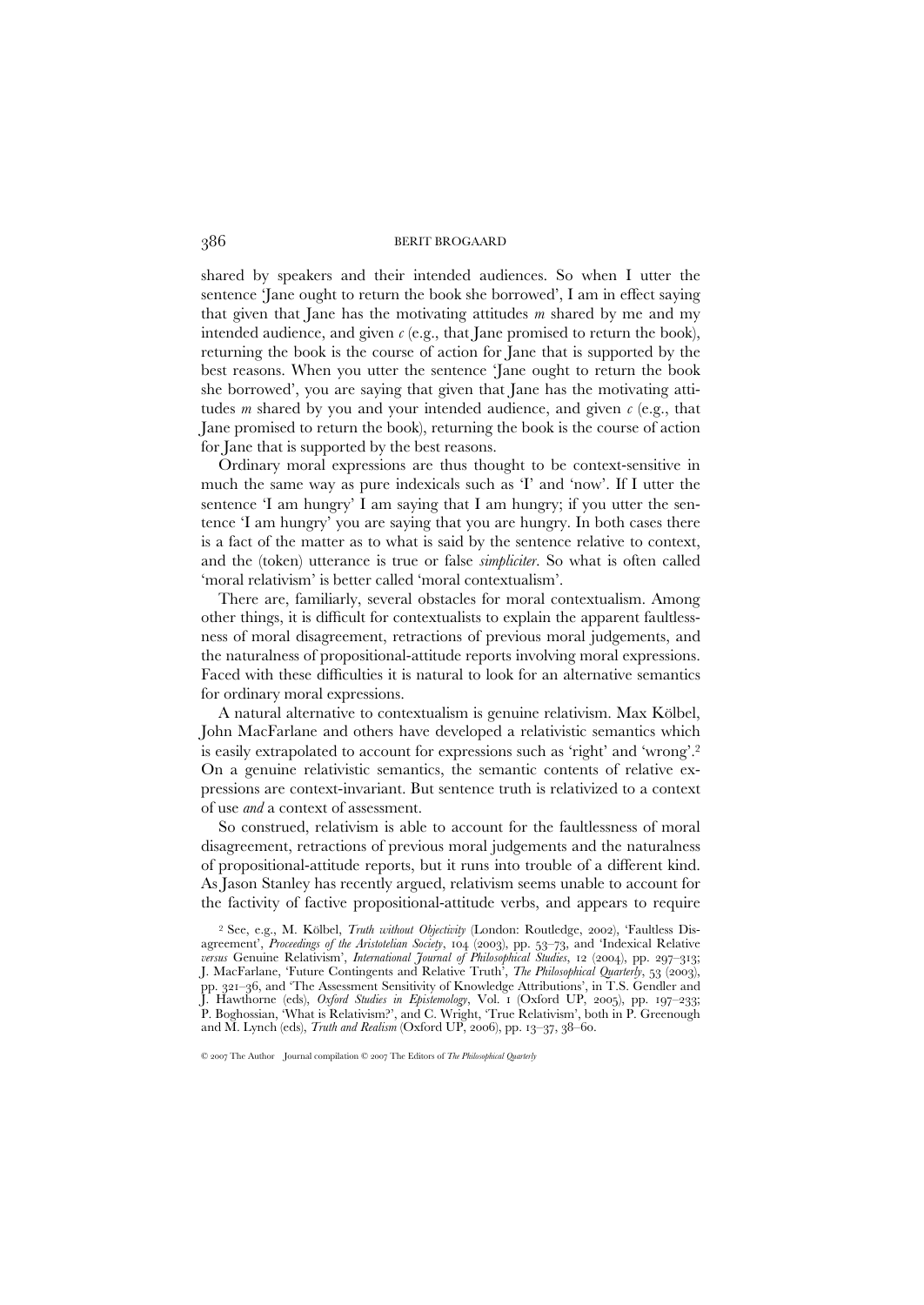circumstances of evaluation with unshiftable parameters. These circumstances would be very odd from the point of view of standard semantics.

In this paper I take a closer look at the relativist alternative to contextualism. I begin by laying out the problems for contextualism and relativism. I then offer replies on behalf of the relativist to Stanley's objections to relativism. Finally, I argue that relativism fails on methodological grounds, since a version of non-indexical contextualism, which I call 'perspectivalism', is able to accommodate the same data as relativism does without relativizing sentence truth to contexts of assessment.

I hasten to say that since my primary concern here is to discuss the relative merits of two theories which have already departed from contextinsensitive theories of our ordinary moral expressions, I shall not here be concerned with whether an insensitive semantics might ultimately offer a better account of such expressions.

## I. THE CASE AGAINST MORAL CONTEXTUALISM

There are, familiarly, several obstacles for moral contextualism. What is claimed to be the overarching virtue of moral contextualism is its alleged ability to accommodate moral disagreement. However, it is questionable whether contextualism really has this ability. The following disagreement, for example, seems faultless linguistically and factually:3

A. JOHN: Female infibulation is wrong. MARY: I disagree. It is not wrong at all.

The following exchange, on the other hand, points towards semantic incompetence on Mary's part:

B. JOHN: I am hungry. MARY: I disagree. I am not hungry at all.

If contextualism is right, then (A) and (B) both indicate that Mary is semantically incompetent, provided that John and Mary agree about non-moral facts in (A). But most people fail to see the alleged semantic mistake made by Mary in (A). So if contextualism is right, then most people are ignorant of the real semantic workings of expressions like 'right' and 'wrong'.

This is obviously so on a contextualist account which takes 'Female infibulation is wrong' to express, relative to context, the proposition that female infibulation is wrong by the speaker's moral standards. But even Harman and Dreier's brand of contextualism suffers from this problem if John is not

<sup>3</sup> For an account of faultless disagreement, see Kölbel, 'Faultless Disagreement'.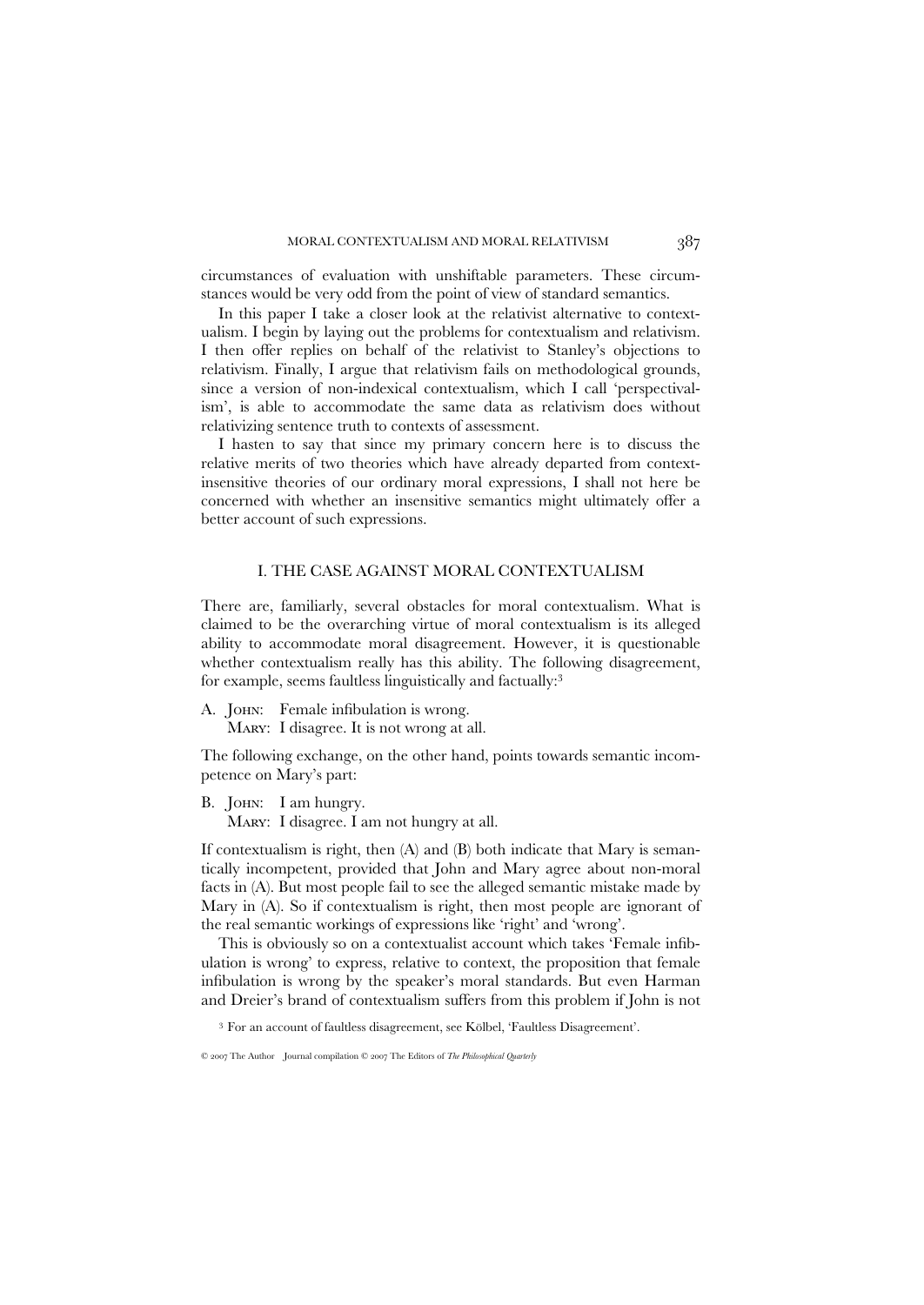one of Mary's intended addressees. A further problem for Harman's and Dreier's proposals is that if John and Mary genuinely disagree, then their disagreement is bound to be about non-moral issues; for them to disagree, their utterances must express the same proposition, but for their utterances to express the same proposition they must abide by the same moral code.

A second problem for moral contextualism is that people tend to retract their earlier judgements when their moral beliefs change. Suppose John has recently visited a country where female infibulation is routinely done. Upon his return he has completely changed his mind about it. The following exchange then takes place between him and Mary:

C. JOHN: Female infibulation is not wrong at all. MARY: But a few months ago you said that it was wrong. JOHN: I know. I was mistaken.

If John means different things by 'wrong' on the two occasions, as contextualism says, one might expect John to respond differently, for instance, with 'Yes, but I was right back then as well; it's just that my moral standards were different back then', or 'Yes, but I was right back then as well; I just didn't mean the same thing by "is wrong"'. But this is not how people would normally respond.

Context-sensitive expressions such as 'tall' and 'flat' function differently.4 If we are talking about the height of average males, I might say 'Michael Jordan is tall – he is  $6'6''$ . If, on the other hand, we are talking about the height of NBA basketball players, I would be more inclined to say 'Michael Jordan is not tall – he is only  $6'6''$ . But if reminded of the apparent discrepancy, I do not say 'I know; I was mistaken'. Instead, I say, for instance, 'I only committed myself to Jordan's being tall for a man. The average height for a man is  $\frac{1}{5}$ ' no". But the average height for an NBA player is 6'6". So Michael is tall for a man, but not for an NBA player.'

This sort of difference between 'tall' and 'wrong' counts against treating the content of 'wrong' as contextually variable. It seems that people do not take the moral properties expressed by 'right' and 'wrong' to vary across contexts of use.

A third problem for contextualism turns on the behaviour of expressions like 'right' and 'wrong' in propositional-attitude reports. Suppose that after her conversation with John, Mary runs into Peter. Peter wants to know whether John's recent endeavours have caused him to change any of his moral views. Mary answers with

. Yes, John now believes female infibulation isn't wrong at all.

<sup>4</sup> See MacFarlane, 'The Assessment Sensitivity of Knowledge Attributions'.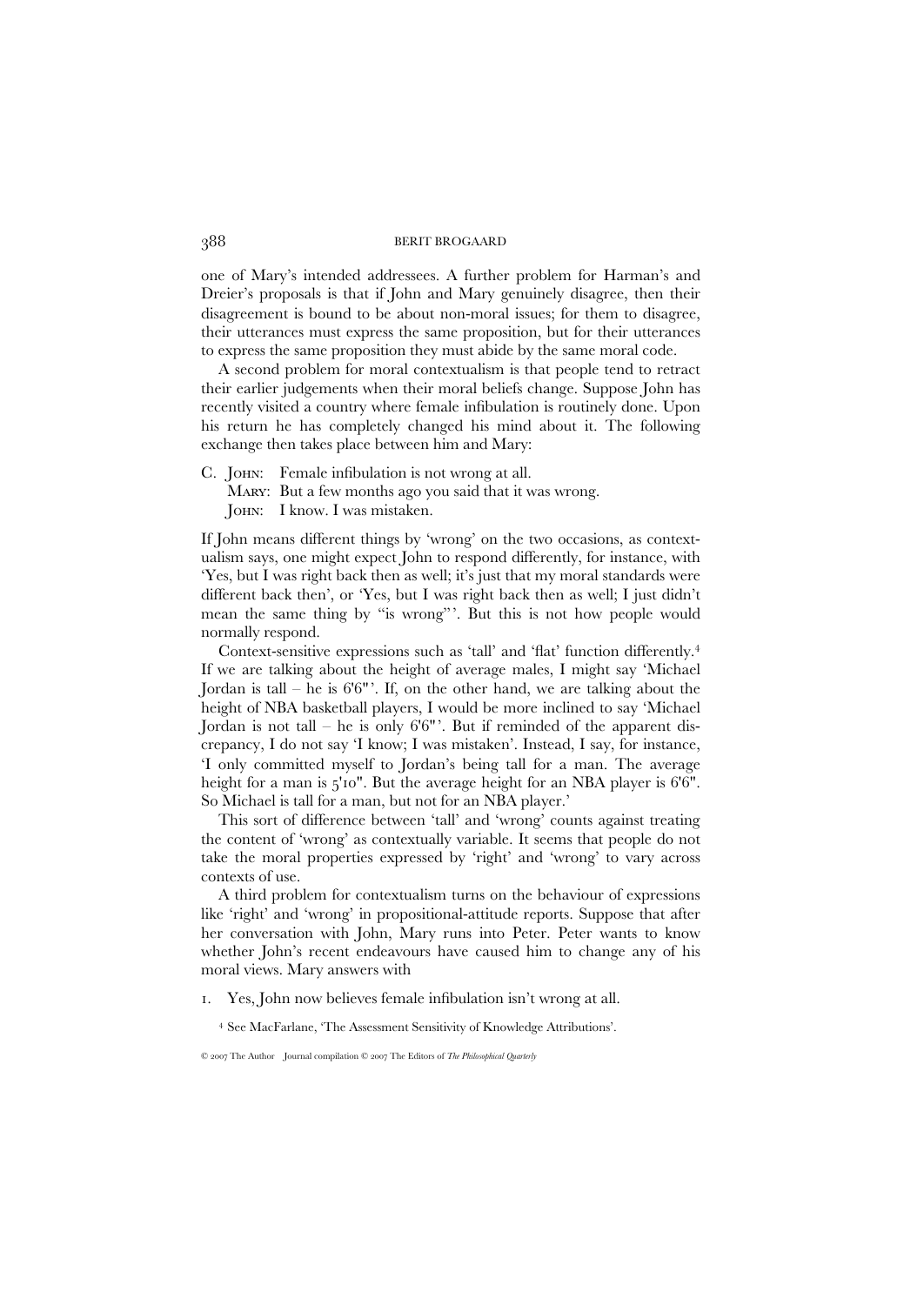() seems to be an adequate report of what John believes, provided, of course, that John complied with the norms of assertion on the earlier occasion. The report seems adequate even if Mary has come to believe that female infibulation is wrong. But if Mary believes that female infibulation is wrong, and John and Mary agree about all the non-moral facts, then the contextualist is required to say that John and Mary mean different things by 'wrong'. Since Mary is the speaker of (i), the content of 'wrong' depends on her moral standards. So (i) represents John as believing that female infibulation is wrong by Mary's moral standards. But evidently this is not what John believes.5

It may be countered that this line of argument does not succeed in undermining the view that the content of ordinary moral expressions is contextsensitive, for people are equally prepared to disquote content-sensitive expressions such as 'tall' and 'flat'. If, in passing, we overhear John say 'Michael Jordan is tall', we might report this as 'John believes that Michael Jordan is tall'.6 But one would not conclude on the basis of this that the content of 'tall' is context-invariant.

However, expressions generally treated as context-sensitive do not behave in quite the same way as expressions like 'right' and 'wrong'. If we are aware that the standards in play in John's conversational context are different from those in play in our own, we might hesitate to disquote without a follow-up – for instance, 'But John does not believe Jordan is tall for an NBA player'.

Moreover, if I am aware that the standards in John's conversational context are different from the standards in mine, I might say 'John believes that Jordan is tall; but he does not believe he is tall for an NBA player'; but I would not say 'John believes that Jordan is tall; but he is mistaken'. The case of 'right' and 'wrong' is different. Mary might well say 'John believes female infibulation is all right, but he is mistaken'. This difference between ordinary moral expressions and gradable adjectives such as 'tall' suggests that 'right' and 'wrong' are not context-sensitive expressions.7

A final problem for contextual theories turns on the fact that they include the speaker's moral standards as a factor relevant for determining the truthvalues of sentences containing moral expressions.8 The truth-value of the

<sup>5</sup> See, e.g., H. Cappelen and E. Lepore, 'Context-Shifting Arguments', in J. Hawthorne and D. Zimmerman (eds), *Philosophical Perspectives*, 17: Language and Philosophical Linguistics (Malden: Blackwell, 2003), pp. 25–50.

<sup>8</sup> Thanks to Eric Wiland for offering this objection.

<sup>6</sup> Thanks to John Greco here.

<sup>7</sup> It is also possible to argue that gradable adjectives like 'tall' are not context-sensitive. See, e.g., MacFarlane, 'Semantic Minimalism and Nonindexical Contextualism', forthcoming in G. Preyer and G. Peter (eds), *Content and Context: Essays on Semantics and Pragmatics*; M. Richard, 'Contextualism and Relativism', *Philosophical Studies*, 119 (2004), pp. 215-42.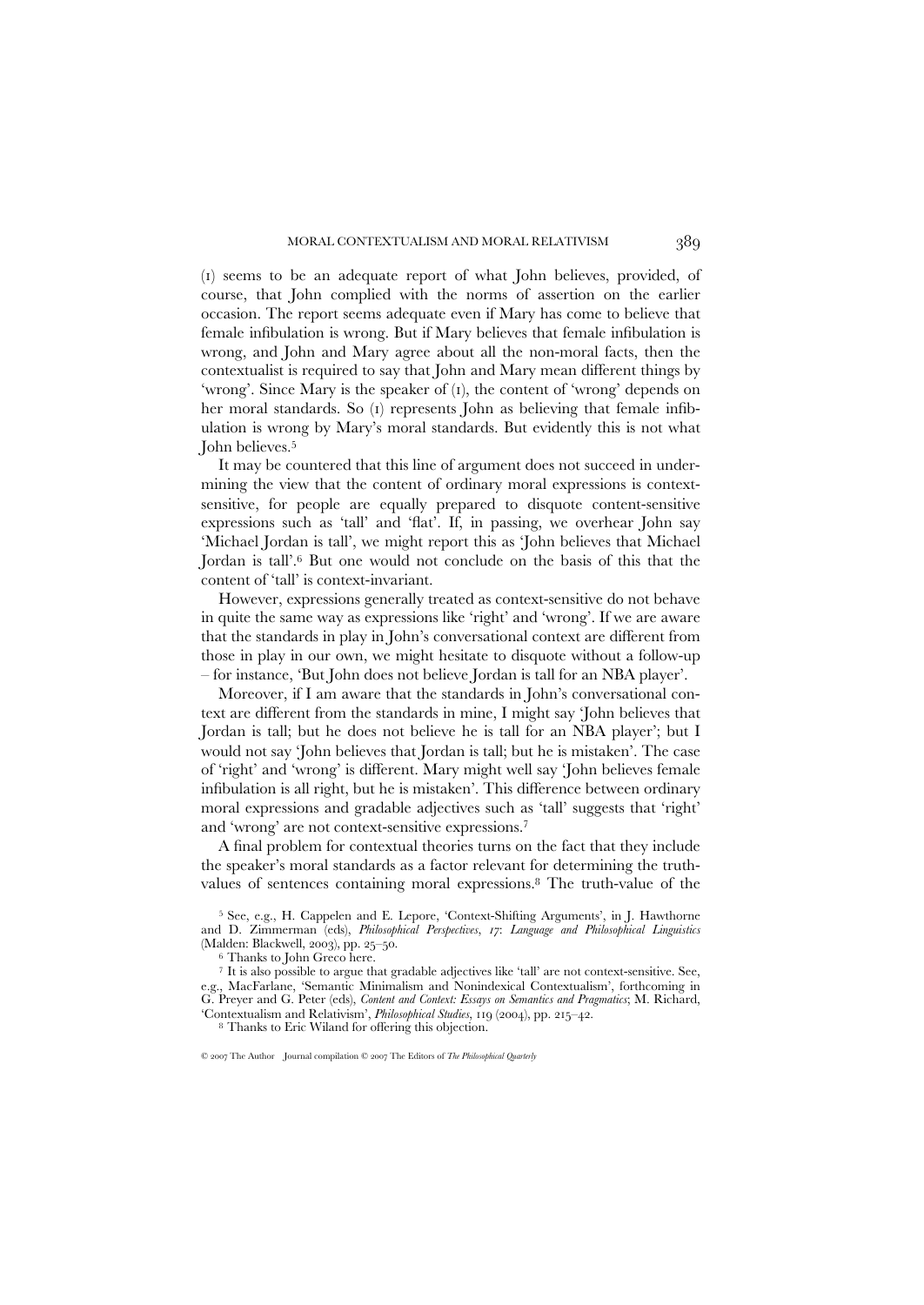sentence 'Murder is wrong' depends not only upon the nature of murder, but also on the nature of the speaker's moral standards. But if this is so, how are we to understand the semantics of a sentence concerning the moral standards themselves? Presumably we want our semantics to handle not only sentences such as 'It is right to pay your taxes', but also sentences such as 'My moral standards are correct'. But it is difficult to see how we can do that, given a contextual semantics. Given a contextual semantics, the proposition expressed by an utterance of 'My moral standards are correct' turns out to be true in the way in which the proposition expressed by an utterance of 'If it is right to maximize utility, then it is right to maximize utility' is true: it is true at all circumstances of evaluation.

Problems like these give some reason to think that a context-insensitive semantics offers a better account of ordinary moral expressions. There is, however, a viable alternative to a context-insensitive semantics, namely, genuine moral relativism. I turn to this next.

## II. GENUINE MORAL RELATIVISM

In standard semantic theory, sentence truth is relativized to contexts of use. In Kaplan's framework, a context of use is a sequence of parameters: a speaker, an addressee, a world, a time, and a location.9 The context of use plays two distinct roles: it fixes the value of indexical expressions, such as 'I' and 'now', and it determines a default circumstance of evaluation. A circumstance of evaluation consists of a world and a time parameter.10

In the default case, the values of the world and the time parameters are the world and time of the context of use. But circumstance-shifting operators such as 'it is possible' and 'it has been' shift the circumstance of evaluation. So the past-tense operator 'it has been' as it occurs in 'It has been that there are dinosaurs' shifts the value of the time parameter determined by the context of use from the current time *t* to a time *t\** such that *t\** is earlier than *t*. The content of the entire sentence is true at the circumstance of evaluation determined by the context of use if and only if the proposition expressed by the embedded sentence is true at the shifted circumstance.

<sup>9</sup> See D. Kaplan, 'Demonstratives', in J. Almog, H. Wettstein and J. Perry (eds), *Themes from Kaplan* (Oxford UP, 1989), pp. 481-563.

<sup>&</sup>lt;sup>10</sup> Perhaps also the location and standards of precision. I shall ignore the location and standards of precision parameters in what follows. Moreover, I shall assume that it is uncontroversial to include a time parameter in the circumstance of evaluation. But see J.C. King, 'Tense, Modality, and Semantic Values', in Hawthorne and Zimmerman (eds), *Philosophical Perspectives, 17, pp. 195-246.* 

<sup>© 2007</sup> The Author Journal compilation © 2007 The Editors of *The Philosophical Quarterly*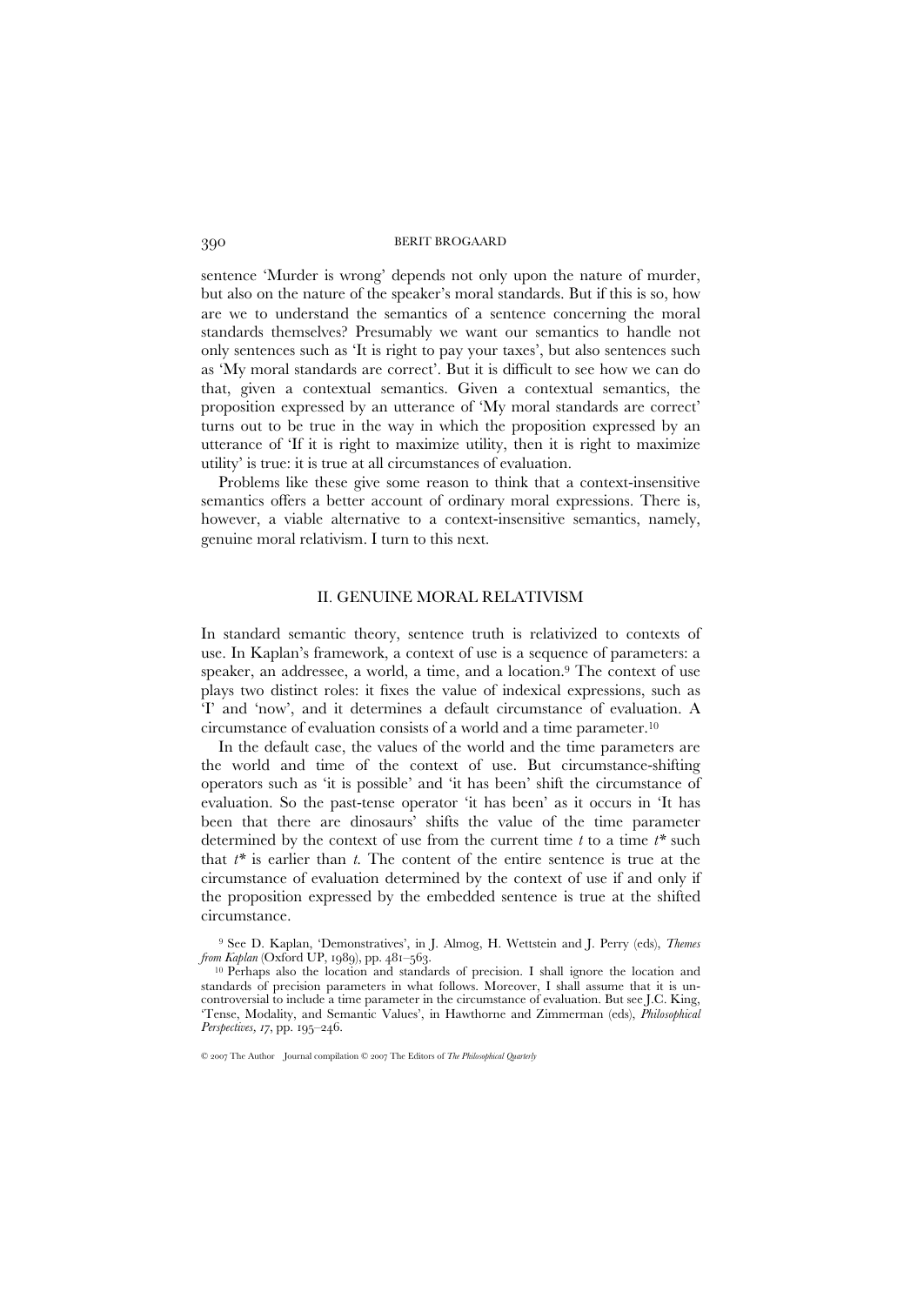Max Kölbel, John MacFarlane and others have proposed a radical revision to the standard theory. Where the standard theory relativizes sentence truth to a context of use, relativists propose to relativize sentence truth to a context of use and a context of assessment. A context of use is one in which a sentence is used. A context of assessment is 'a situation in which a (past, present, or future, actual or merely possible) utterance of a sentence might be assessed for truth or falsity'.11 On a relativistic semantics, the context of use no longer determines a default circumstance of evaluation; instead, the relativist's circumstances are triples that consist of a world and a time parameter determined by the context of use, and an evaluator or judge parameter determined by the context of assessment.

This revision to the standard theory does not affect the truth-value and content of just any old sentence. For instance, if I say 'I am human' at a time  $t$  in the actual world  $(\hat{\alpha})$ , my context of use and my context of assessment determine a  $\langle \mathcal{Q}, t \rangle$ , me  $\rangle$  circumstance. If you then evaluate my utterance for truth at  $t^*$ , then our contexts together determine a  $\langle \mathcal{Q}, t, \text{you} \rangle$  circumstance. But if none of the expressions in 'I am human' is relative (which is very plausible), the truth-value of the content of 'I am human', as uttered by me, will be the same at either circumstance of evaluation.

What, then, is a relative expression? A relative expression is one whose content is (or determines) a function from <world, time, judge> triples to extensions. When a sentence contains an expression whose content is a function of the value of a judge parameter, its truth-value will depend on that value. Some relativists have argued that 'know' and 'might' are plausible candidates for being relative expressions, whereas future contingents (e.g., 'There will be a sea battle tomorrow') are plausible candidates for being relative sentences.12 Others have offered relativistic semantics for predicates of personal tastes (e.g., 'fun' and 'tastes great'), colour expressions (e.g., 'is the same colour as'), and non-standard uses of gradable adjectives (e.g., 'huge' and 'rich').13 It is quite natural to think that ordinary moral expressions such as 'right' and 'wrong', 'good' and 'bad', are also best

<sup>11</sup> See MacFarlane, 'The Assessment Sensitivity of Knowledge Attributions', p. 18. Pagenumbers refer to the on-line version.

<sup>12</sup> MacFarlane, 'Future Contingents and Relative Truth', 'Epistemic Modalities and Relative Truth', 'The Assessment Sensitivity of Knowledge Attributions'; Kölbel, *Truth without Objectivity*, 'Faultless Disagreement'; Richard, 'Contextualism and Relativism'; P. Lasersohn, 'Context Dependence, Disagreement, and Predicates of Personal Taste', *Linguistics and Philo*sophy, 28 (2005), pp. 643–86, at p. 655; A. Egan, J. Hawthorne and B. Weatherson, 'Epistemic Modals in Context', in G. Preyer and G. Peter (eds), *Contextualism in Philosophy*: *Knowledge, Meaning and Truth* (Oxford UP, 2004), pp. 131-70; A. Egan, 'Epistemic Modals, Relativism and Assertion', http://www.geocities.com/eganamit/might.doc; Wright, 'True Relativism'.

<sup>13</sup> For 'rich' and 'tall', see Richard; for 'might', see Egan; for 'is the same colour as' and 'huge' see Egan, Hawthorne and Weatherson; for personal taste, see Wright, Lasersohn.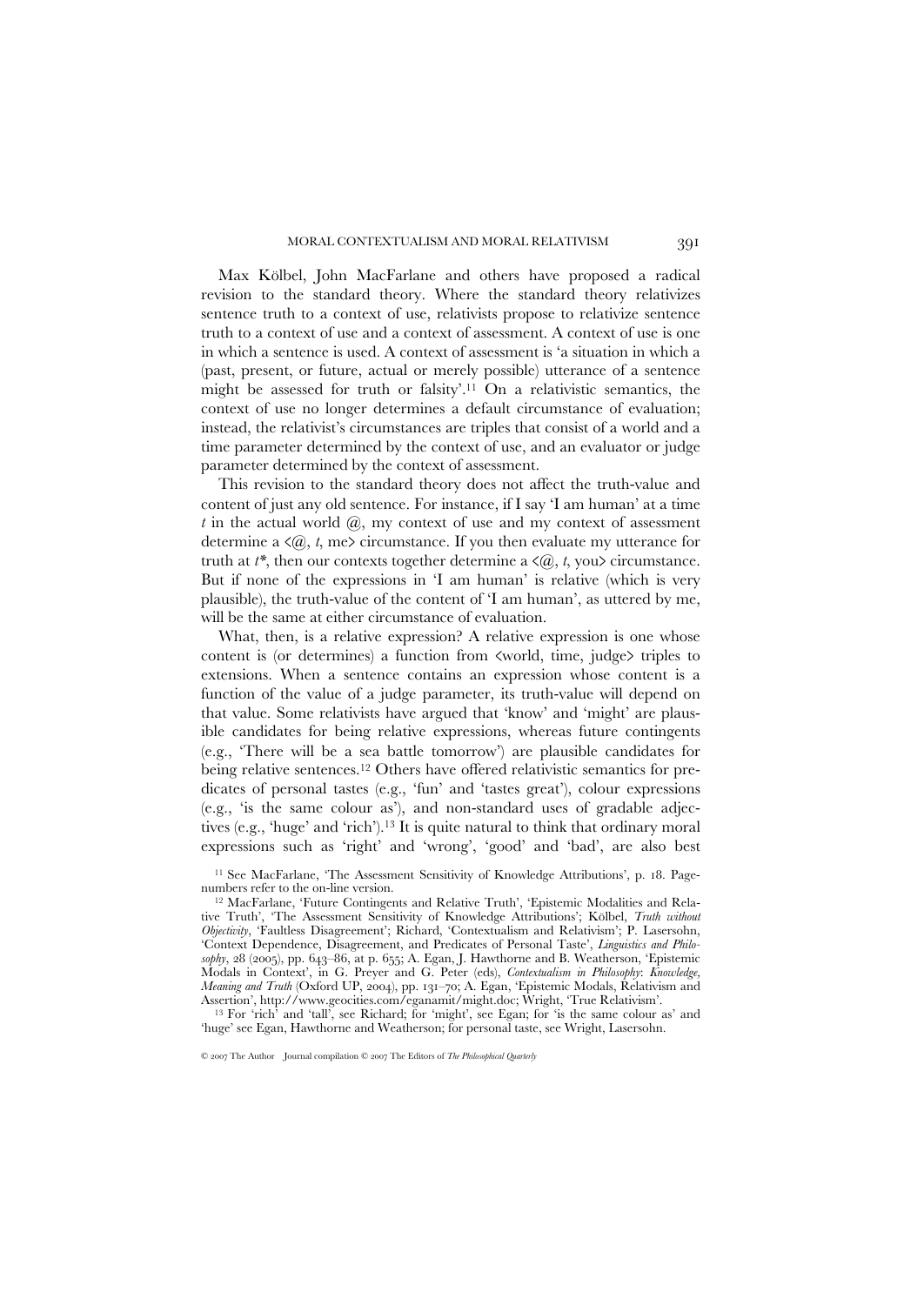treated as relative expressions.14 I shall explore this possibility for 'right' and 'wrong'.

If 'right' and 'wrong' are relative expressions, then they have the same semantic content relative to any context of use and any context of assessment, but their extension varies with the moral standards in play in the context of assessment. But how can 'right' and 'wrong' be assessmentsensitive and still have the same content relative to any context of use and any context of assessment? I think there are two possibilities here. One possibility is that 'right' and 'wrong' express the properties *being right* and *being wrong*, but that these properties are unspecific. If a property is unspecific, then what counts as having it varies with the standards of the evaluator.15 Another possibility is that 'right' and 'wrong' do not ascribe properties at all. It is plausible that the semantic values of predicates just are functions from circumstances of evaluation to extensions, and that these functions do not correspond with any (sparse) properties.16

I find this latter idea more attractive than positing unspecific properties. However, it is not the job of a semantic theory to say whether there exists a certain kind of property. So I shall simply leave open the question of whether the semantic values of 'right' and 'wrong' are *sui generis* properties or functions.

Relativism does better than contextualism on several counts.17 First, it can explain the regularity and faultlessness of moral disagreement. If 'right' and 'wrong' are relative expressions, then it is obvious that moral disagreement will be a frequently recurring phenomenon. For the truth-value of moral judgements will then vary with the moral standards of the evaluator. Error-theorists like J.L. Mackie can also account for this phenomenon,<sup>18</sup> but unlike Mackie's approach, relativism does not require us to say that we are always in error when we make rightness or wrongness ascriptions.

Moreover, relativism predicts that moral disagreement is faultless. I shall say that a disagreement is objective iff (i) there is a proposition  $p$  whose

<sup>14</sup> See also Kölbel, 'Indexical Relativism *versus* Genuine Relativism'.

<sup>16</sup> See B. Brogaard, 'A Puzzle about Properties', *Philosophy and Phenomenological Research*, forthcoming, 2007. Alternatively, one might follow Egan in taking properties to be functions from <world, time> pairs to extensions. See A. Egan, 'Second-Order Predication and the Metaphysics of Properties', *Australasian Journal of Philosophy*, 82 (2004), pp. 48-66.

17 This claim must be taken with a grain of salt. For as Kölbel points out ('The Evidence for Relativism', relativism workshop in Oslo,  $9/11/05$ , 'all of the possible evidence [for relativism] relies on substantial further assumptions' (p. i), for instance, that ideal speakers of the language are speakers who utter sentences that are true relative to their own standards.

<sup>18</sup> See, e.g., J.L. Mackie, *Ethics: Inventing Right and Wrong* (Harmondsworth: Penguin, 1977), ch. . Thanks to my commentator Lars Binderup for invaluable discussion here.

<sup>15</sup> See N. Kompa, 'The Context Sensitivity of Knowledge Ascriptions', *Grazer Philosophische Studien*, 64 (2002), pp. 79-96.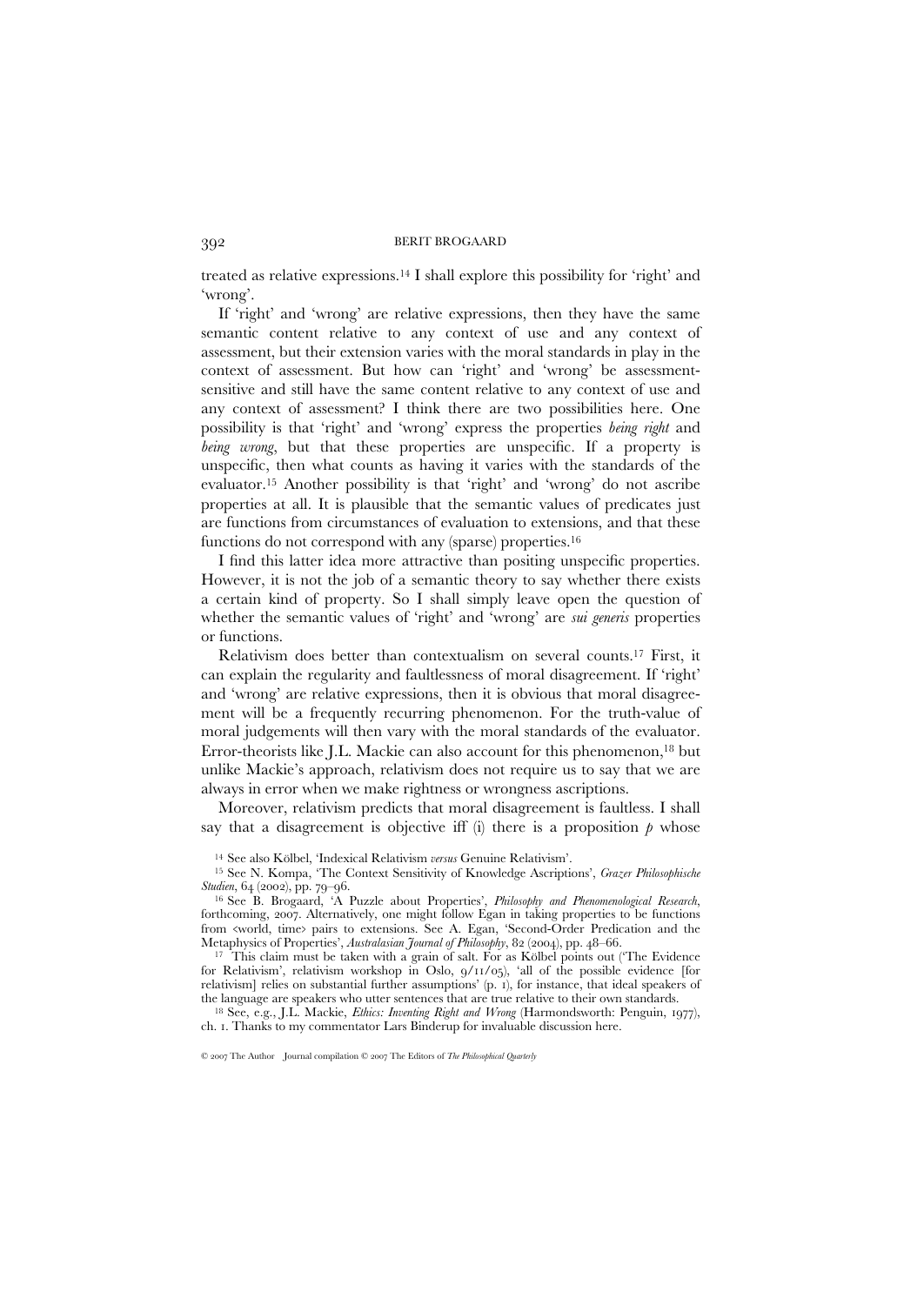truth-value is the subject of disagreement; (ii) relative to each of the disputants' circumstance of evaluation *i*, one of the disputants assigns the incorrect truth-value to  $\beta$  and the other assigns the correct truth-value to  $\beta$ ; and (iii) relative to each of the disputants' circumstance of evaluation *i*, each disputant *x* would assign the truth-value *x* actually assigns to *p*, had *x* been in a context which determined *i*.

A disagreement is faultless iff (i) and (ii) are satisfied but (iii) is not.

Temporalism, the position that a proposition may have different truthvalues relative to different times, can then account for disagreement as genuine. Suppose I say 'John is hungry' at *t*1 and you say 'John is not hungry' at  $t_2$ , disputing my claim, and suppose that when you contest what I said, I am still happy to assent to 'John is hungry'. Our dispute is then objective.

First, I am asserting the temporally neutral proposition that John is hungry, and you are asserting the temporally neutral proposition that John is not hungry. So (i) is satisfied. Secondly, relative to the circumstance  $c_1$ determined by your context of use, only one of us is right about the truthvalue we assign to the proposition that John is hungry. The same holds with respect to the circumstance  $c_2$  determined by my context of use. So (ii) is satisfied. Thirdly, relative to each of our circumstances *i*, we would each assign the truth-value we actually assign to the proposition that John is hungry, had we been in a context that determined *i*. So (iii) is satisfied.

Moral disputes are not objective, if relativism is right. But they are faultless.

As the contents of 'right' and 'wrong' are context invariant, there *is* something for the disputants to disagree about, *viz* the invariable content the truth-value of which depends on the standards of the judge. For example, if John says 'Female infibulation is wrong', and Mary says 'No, it isn't', then there is something they disagree about, namely, which truth-value to assign to the proposition that female infibulation is wrong. So (i) is satisfied.

Moreover, relative to the circumstance of evaluation that has Mary as the judge, what John is saying contradicts what Mary is saying. At that circumstance, Mary assigns the correct truth-value and John the wrong truth-value. The same holds *mutatis mutandis* for the circumstance of evaluation which has John as the judge. So (ii) is satisfied.

But (iii) is not. If John had been in a context that determined the circumstance actually determined by Mary's context, then John's moral standards would have been different, and so John would not have assigned the truthvalue he actually assigns. Since (i) and (ii) are satisfied but (iii) is not, John and Mary's disagreement is faultless. Relativism can thus explain the apparent faultlessness of moral disagreement.

Secondly, relativism can explain why people typically retract their earlier moral judgements if they change their minds about the moral issue in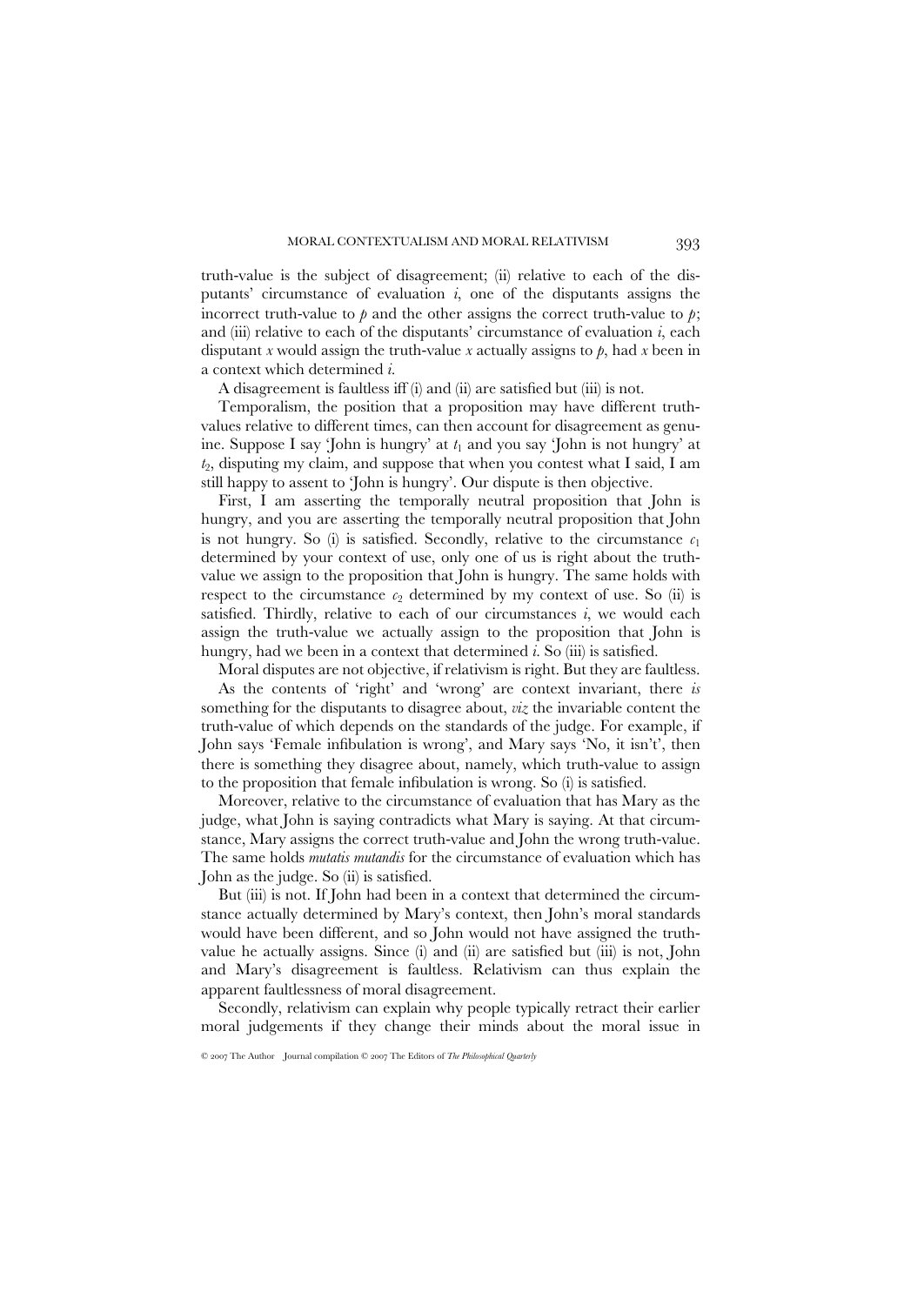question. If John denies that female infibulation is wrong but is reminded that he said something different earlier, he does not say 'What I said was true, but I meant something different by "is wrong"'. Instead, he says, for instance, 'What I said earlier was false'. But this is just what relativism predicts. For relativism takes sentence truth to depend on the moral standards of the evaluator. What John said earlier was that female infibulation is wrong. But with respect to John's current moral standards, the proposition *female infibulation is wrong* is false. So what John said earlier is false.

Thirdly, relativism does away with the problem of reported beliefs. If I overhear John say 'Female infibulation is wrong', I might report this as 'John believes that female infibulation is wrong'. Relativism explains why people are quick to disquote. It is because the *content* of ordinary moral expressions is context invariant. So if John believes female infibulation is wrong, what he believes does not depend on anyone's moral standards.

Fourthly, relativism avoids the problem of accounting for the truth of sentences concerning the moral standards that are relevant for determining the truth of sentences containing moral expressions. Given relativism, sentences such as 'My moral standards are right' do not come out as true at all circumstances of evaluation. For some circumstances will have different evaluators or judges in them. 'My moral standards are right' is true at a circumstance which has the speaker as a judge, but it is false at circumstances with a judge whose moral standards differ from the speaker's.

## III. STANLEY'S CRITICISM

Relativism is able to explain the contextual variability of moral judgements *and* explain moral disagreement, retractions and belief reports, among other things. So relativism seems to have an edge over contextualism. However, Jason Stanley has recently complained that relativism about 'know' does not explain all of the problematic data.19 His critique, if successful, extends to moral relativism.

The first problem turns on the relativist assumption that circumstances of evaluation include a judge parameter. Stanley finds this assumption implausible. Normally, the parameters that go into the circumstance of evaluation are those that can be shifted by a circumstance-shifting operator. For instance, the reason why there is a world and a time parameter in the circumstance of evaluation is that there are circumstance-shifting operators

<sup>&</sup>lt;sup>19</sup> J. Stanley, 'Against Knowledge Relativism', http://pwp.netcabo.pt/0154943702/ Handout2.pdf. A version of this appears as ch. 7 of Stanley's recent book *Knowledge and Practical Interests* (Oxford UP, 2005).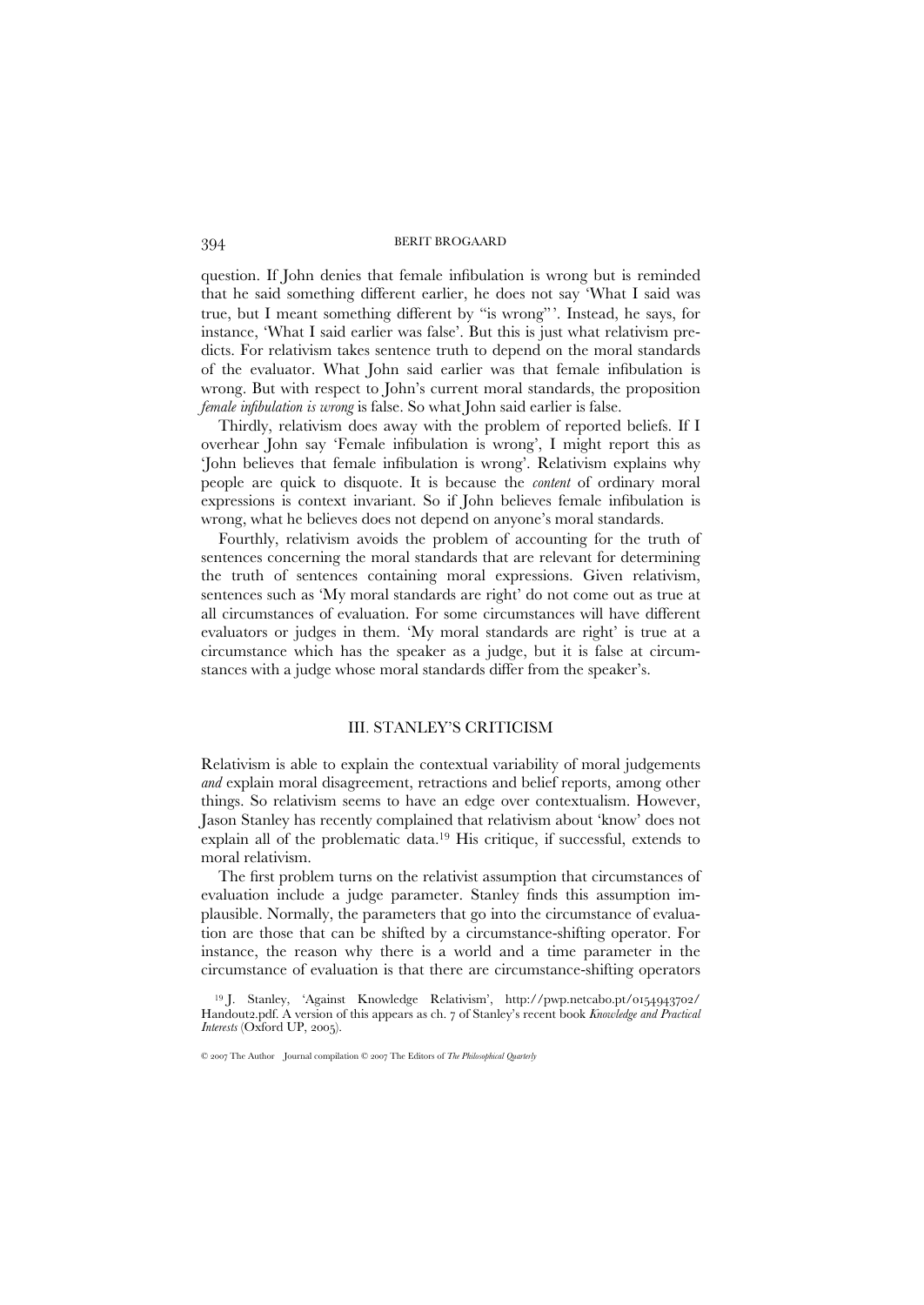such as 'it is possible' and 'it has been' in the language which shift the world and time parameters. If a parameter cannot be shifted, it is not a parameter of the circumstance of evaluation. For instance, there is no circumstance shifter that shifts the speaker or addressee parameters; and so the speaker and addressee parameters are not parameters of the circumstance of evaluation. So there can be a judge parameter in the circumstance of evaluation only if there are circumstance shifters that shift it. But Stanley thinks there are no circumstance shifters that shift the judge parameter. He considers the possibility that 'according to *S*' and '*S* believes' are circumstance shifters which shift the judge parameter, but he thinks such operators are not 'linked to any notion of truth, relativist or otherwise'  $(p. 7, ex. 4)$ . The relativists agree;<sup>20</sup> the standards in play, they say, are always those of the evaluator.

But I think this is incorrect. For there is good reason to think that expressions of the form '*S*  $\phi$ s', where  $\phi$  is an attitude verb, must be treated as intensional operators, and if they function as intensional operators, they are indeed linked to a notion of truth. Here is one sort of pressure towards treating expressions of the form  $S$   $\&$ s', where  $\phi$  is an attitude verb, as intensional operators.21

The proposition expressed by a sentence embedded in an attitude context may not be the exact content of any of the attitude holder's attitude states. Take, for instance, 'Joe wants to smoke a cigarette' (or more artificially, 'Joe wants that Joe smokes a cigarette'). On this reading where 'a cigarette' takes narrow scope with respect to the attitude verb, 'Joe wants that Joe smokes a cigarette' ascribes to Joe a desire with the content of 'Joe smokes some cigarette or other'. But as Delia Graff Fara has pointed out, Joe's desire is not satisfied iff Joe smokes some cigarette or other.22 For Joe has no desire to smoke a cigarette that has been floating in a glass of beer. Thus we cannot take 'Joe wants that Joe smokes a cigarette' to be true iff the content of the 'that' clause is the exact content of Joe's desire (Fara, p. 157). Fara's point can be simplified as follows. 'Joe wants that  $q$ ' and ' $p$  entails  $q$ ' do not imply 'Joe wants that *p*'. So 'Joe wants that Joe smokes a cigarette' together with

<sup>20</sup> See, e.g., MacFarlane, 'The Assessment Sensitivity of Knowledge Attributions'.

<sup>21</sup> An operator is intensional iff it is not extensional. T. Williamson, 'Indicative *versus* Subjunctive Conditionals, Congruential *versus* Non-Hyperintensional Contexts', in E. Sosa and E. Villanueva (eds), *Philosophical Issues, 16: Philosophy of Language* (Boston: Blackwell, 2006), pp. 310–33, defines 'extensional' thus: an operator C is extensional iff  $(α = β) \supset (C(α) = C(β))$ , for all sentences α and β. Belief operators are thus intensional; they are also hyperintensional. Williamson defines 'hyperintensional' as follows. An operator is hyperintensional iff it is not non-hyperintensional. An operator C is non-hyperintensional iff  $\square(\alpha = \beta) \supset \square(C(\alpha) = C(\beta))$ , for all sentences  $α$  and  $β$ .

<sup>22</sup> See D. Graff (i.e., D.G. Fara), 'Desires, Scope and Tense', in J. Tomberlin (ed.), *Philosophical Perspectives, 7: Language and Logic* (Atascadero: Ridgeview 2003), pp. 141–63.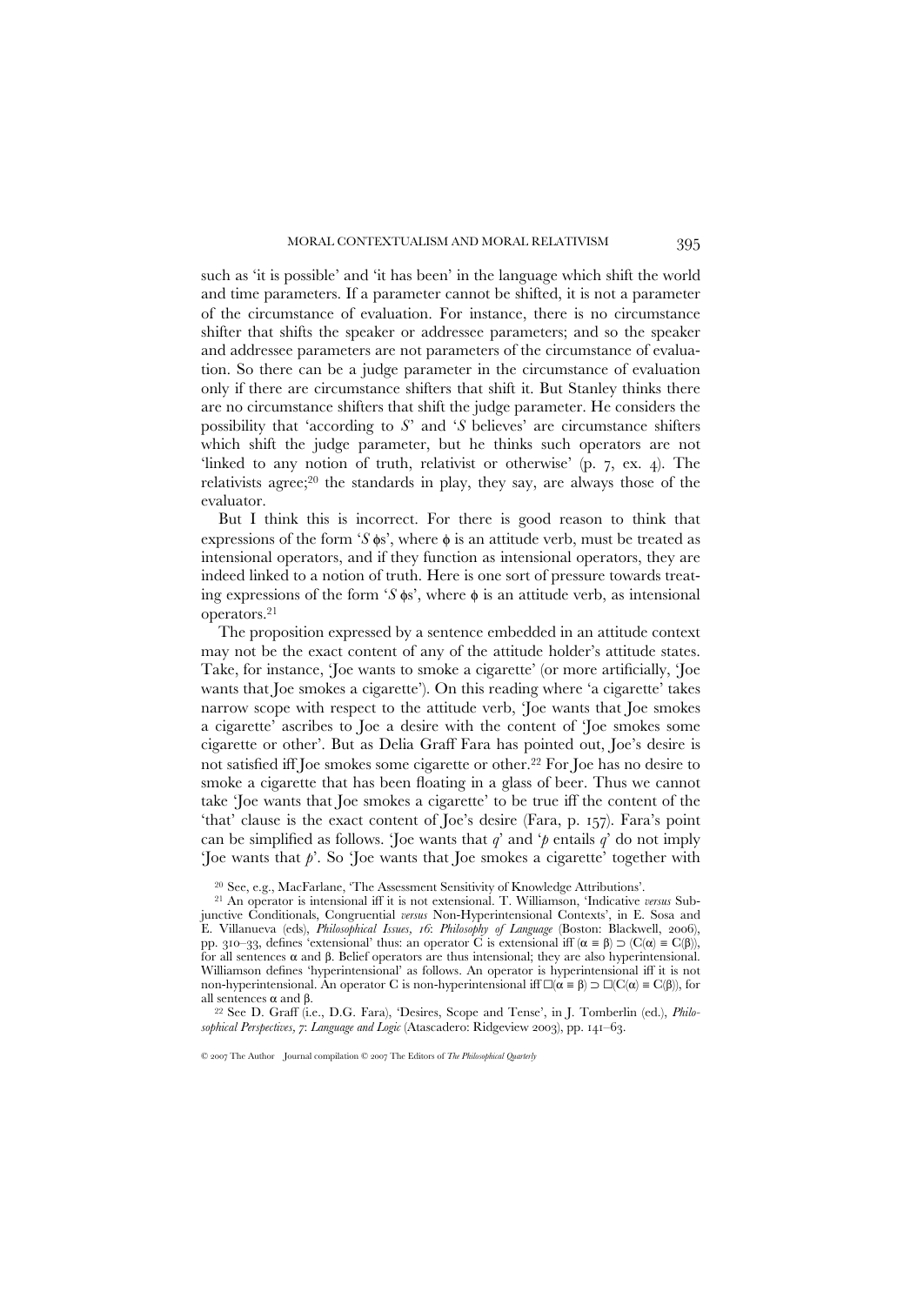'"Joe smokes a soiled cigarette" entails "Joe smokes a cigarette"' do not entail 'Joe wants that Joe smokes a soiled cigarette'. But if the content of 'Joe smokes a cigarette' were the exact content of Joe's desire, then Joe's desire would be satisfied in all situations in which he smokes a cigarette, regardless of whether it is soiled or not.

However, treating the attitude verb as an operator-forming expression produces the right result. 'Joe wants that Joe smokes a cigarette' is true at the actual world iff *Joe smokes a cigarette* is true at all worlds compatible with the exact content of Joe's actual desire.<sup>23</sup>

As several authors have pointed out, similar considerations suggest an account of attitude verbs such as 'believe' as operator-forming expressions.24 In the previous section I was assuming a non-relativistic semantics without time parameters. Given a non-relativistic semantics without time parameters, '*S* believes that  $p$ ' is true in a context  $c$  iff for all worlds  $w$  compatible with the exact content of what *S* believes at the actual world  $(0, p)$  is true at *w*. If a time parameter is included, '*S* believes that *p*' is true in *c* iff for all worlds *w* compatible at *t\** with the exact content of what *S* believes at  $\langle \omega, t^* \rangle$ , *p* is true at  $\langle w, t^* \rangle$ , where  $t^*$  is the time of speech. Given relativism, a proposition can be true or false only relative to a judge. So '*S* believes that  $p'$  is true in *c* iff for all worlds *w* compatible at  $\langle t^*, S \rangle$  with the exact content of what *S* believes at  $\langle \varphi, t^* \rangle$ , *p* is true at  $\langle w, t^*, S \rangle$ . In other words, '*S* believes  $p'$  is true iff  $p$  is true relative to *S*'s standards in all worlds compatible with what *S* believes here and now.

Mary's utterance of

. According to John, female infibulation is wrong

offers an illustration. Given a relativistic semantics,  $(2)$  is true relative to Mary's context iff for all worlds *w* compatible at  $\langle t^*, \text{John} \rangle$  with the exact content of what John believes at  $\langle \hat{\omega}, t \rangle$ , *female infibulation is wrong* is true at <sup>&</sup>lt;*w*, *t\**, John>. In other words, given relativism, *female infibulation is wrong* can be true or false only relative to the judge, and the judge must be someone with the same moral standards as John. For simplicity, suppose the judge *is* John. Since (2), as uttered by Mary, is true only if *female infibulation is wrong* is true relative to John's moral standards, 'John believes' shifts the judge parameter (in addition to the world parameter). So Stanley is wrong to suppose that there are no operators on the judge parameter.

<sup>23</sup> Of course, 'world' cannot be taken to mean 'metaphysically possible world', as Joe might desire something that is metaphysically inconsistent. However, the worlds in question need not be construed as metaphysically possible.

<sup>&</sup>lt;sup>24</sup> See, e.g., K. Bach, 'Do Belief Reports Report Beliefs?', *Pacific Philosophical Quarterly*, 78  $(1997)$ , pp. 215–24; Fara, 'Desires, Scope and Tense', p. 159. Other considerations in favour of this account of belief reports include traditional Frege/Kripke puzzles.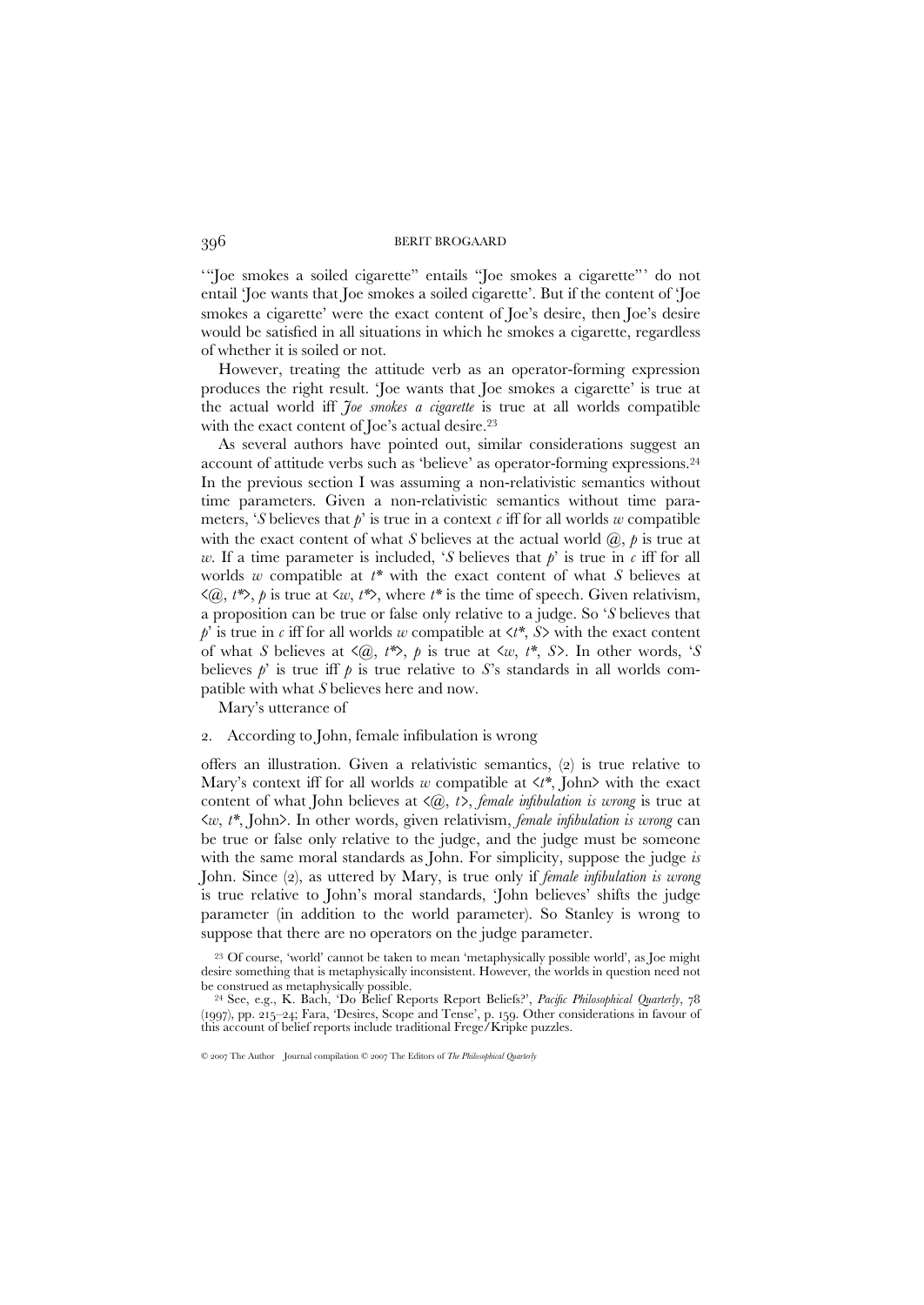There is, however, one point which must be conceded to Stanley. Circumstance shifters such as 'John believes' are not normal – not if relativism is correct. Normal circumstance shifters shift parameters determined by the context of use. For instance, 'it has been the case' shifts the time parameter, and 'it is possible' shifts the world parameter. But 'John believes' shifts a parameter determined by the context of use (namely, the world parameter) and a parameter determined by the context of assessment (namely, the judge parameter). This may seem strange. But there is a simple explanation. According to standard semantics, the context of use determines a semantically privileged circumstance of evaluation. But relativism has abandoned this assumption. There is a semantically privileged circumstance of evaluation only relative to a pair of a context of use and a context of assessment. So it should come as no surprise that circumstance shifters do not operate exclusively on parameters determined by the context of use.

A second problem which Stanley raises for relativism about 'know' turns on the factivity of 'know'.25 Stanley considers and rejects three possible ways of accounting for the factivity of 'know' (*y* is the evaluator):

- (a) '*x* knows at *t* that *p*' is true at  $\langle w, t, y \rangle$  only if *p* is true at  $\langle w, t, z \rangle$  for all possible evaluators *z*
- (b) '*x* knows at *t* that *p*' is true at  $\langle w, t, y \rangle$  only if *p* is true at  $\langle w, t, y \rangle$
- (c) '*x* knows at *t* that  $p'$  is true at  $\langle w, t, y \rangle$  only if  $p$  is true at  $\langle w, t, x \rangle$ .

(a) counter-intuitively falsifies nearly all second-order knowledge claims. For some evaluators are in very demanding contexts, and so mundane secondorder knowledge claims like '*x* knows at *t* that *x* knows he has hands' will be false regardless of who assesses it for truth. (b) counter-intuitively permits an evaluator to truly say '*x* knows that  $p$ ', even though  $p$  is false at the circumstance of evaluation determined by *x*'s standards. (c) counter-intuitively permits an evaluator *y* to truly say '*x* knows that  $p'$ , even though  $p$  is false at the circumstance of evaluation determined by *y*'s standards. Relativists, it seems, must reject the truism that 'know' is factive.

I can bring out with the following example what is wrong with option (b). Vinny the Vulture's sister, who is very reliable, tells Vinny that rotten flesh is repulsive.26 His sister is wrong. If Vinny were to taste it, he would find it

<sup>26</sup> The name 'Vinny the Vulture' is borrowed from Egan, Hawthorne and Weatherson, 'Epistemic Modals in Context'.

<sup>&</sup>lt;sup>25</sup> 'Against Knowledge Relativism', p. 6. Stanley's three cases have the knowledge claim being evaluated at triples <*w*, *t\**, *e*>, where *t\** is the time of evaluation. But this must be a slip; for relativists take circumstances to be determined by both the context of use and the context of assessment. The time and world parameters are determined by the context of use, and the epistemic standard parameter is determined by the context of assessment. See, e.g., Mac-Farlane, 'The Assessment Sensitivity of Knowledge Attributions'.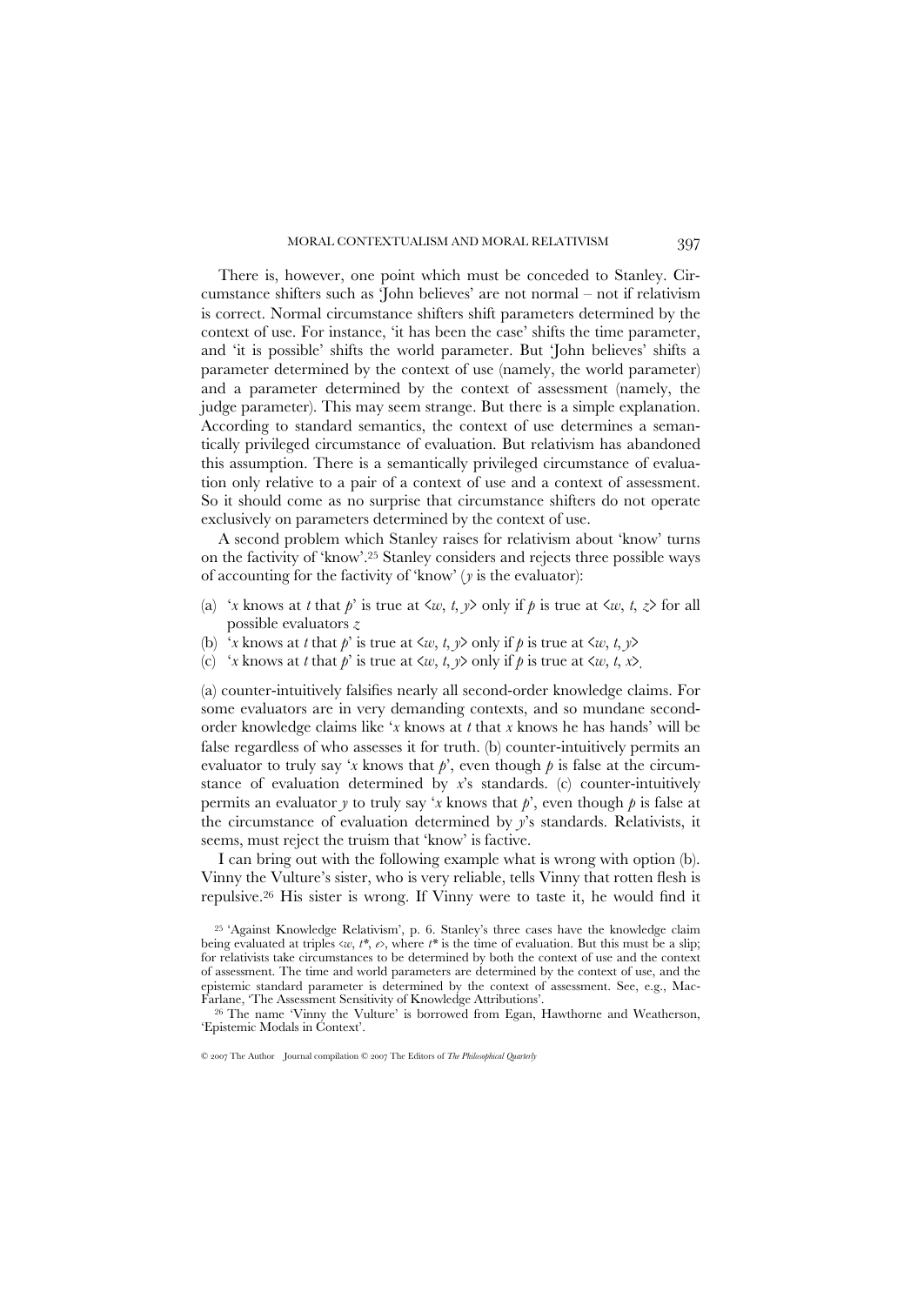delicious. But in the past Vinny and his sister have liked exactly the same kinds of food. So Vinny comes to believe that rotten flesh is repulsive. Suppose that at time *t* Vinny's sister utters

. Vinny the Vulture knows that rotten flesh is repulsive.

By option (b), the content of (3) is true at  $\langle w, t, \text{Vinny's sister}\rangle$ , even though the content of 'rotten flesh is repulsive' is false at <*w*, *t*, Vinny>: not a satisfactory result.

As for option (c), suppose instead that Vinny justifiably believes that rotten flesh is delicious. At time *t* I utter

. Vinny the Vulture knows that rotten flesh is delicious.

By option (c), the content of (4) is true at  $\langle w, t \rangle$ , me) even though the content of 'rotten flesh is delicious' is false at  $\langle w, t, me \rangle$ ; this is no better than the previous result.

Stanley's objection is powerful. But I do not think it threatens relativism only about 'know'. The same sort of trouble arises for any relative expression embedded under a factive propositional-attitude verb. This emerges from my utterance at time *t* of

. Vinny the Vulture appreciates the fact that rotten flesh is delicious.

The content of my utterance is true at  $\langle w, t, me \rangle$  only if the content of 'rotten flesh is delicious' is true at  $\langle w, t, me \rangle$  and  $\langle w, t, V$ inny). The same holds with respect to my utterance at time *t* of

. John realizes that female infibulation is wrong.

The content of my utterance is true at  $\langle w, t, me \rangle$  only if the content of 'female infibulation is wrong' is true at  $\langle w, t, me \rangle$  and  $\langle w, t, John \rangle$ . The reason why this creates trouble for relativism is that relativism takes sentences to be true or false relative to a single circumstance of evaluation.

There is, however, a simple way for relativists to evade the objection. They can say that the truth of sentences containing a relative expression embedded under a factive propositional-attitude verb depends on parameters of two distinct circumstances of evaluation. This would be suggested by the following sorts of considerations. As I have just shown, it is quite plausible to think that propositional-attitude verbs shift the judge parameter of the circumstance of evaluation determined by the context of use and the context of assessment. As  $(4)$  contains a propositional-attitude verb (namely, 'know'), the judge parameter of the circumstance of evaluation determined by the context of use and the context of assessment is likely to be shifted from the evaluator to Vinny the Vulture. So if my utterance of  $(4)$  is true, then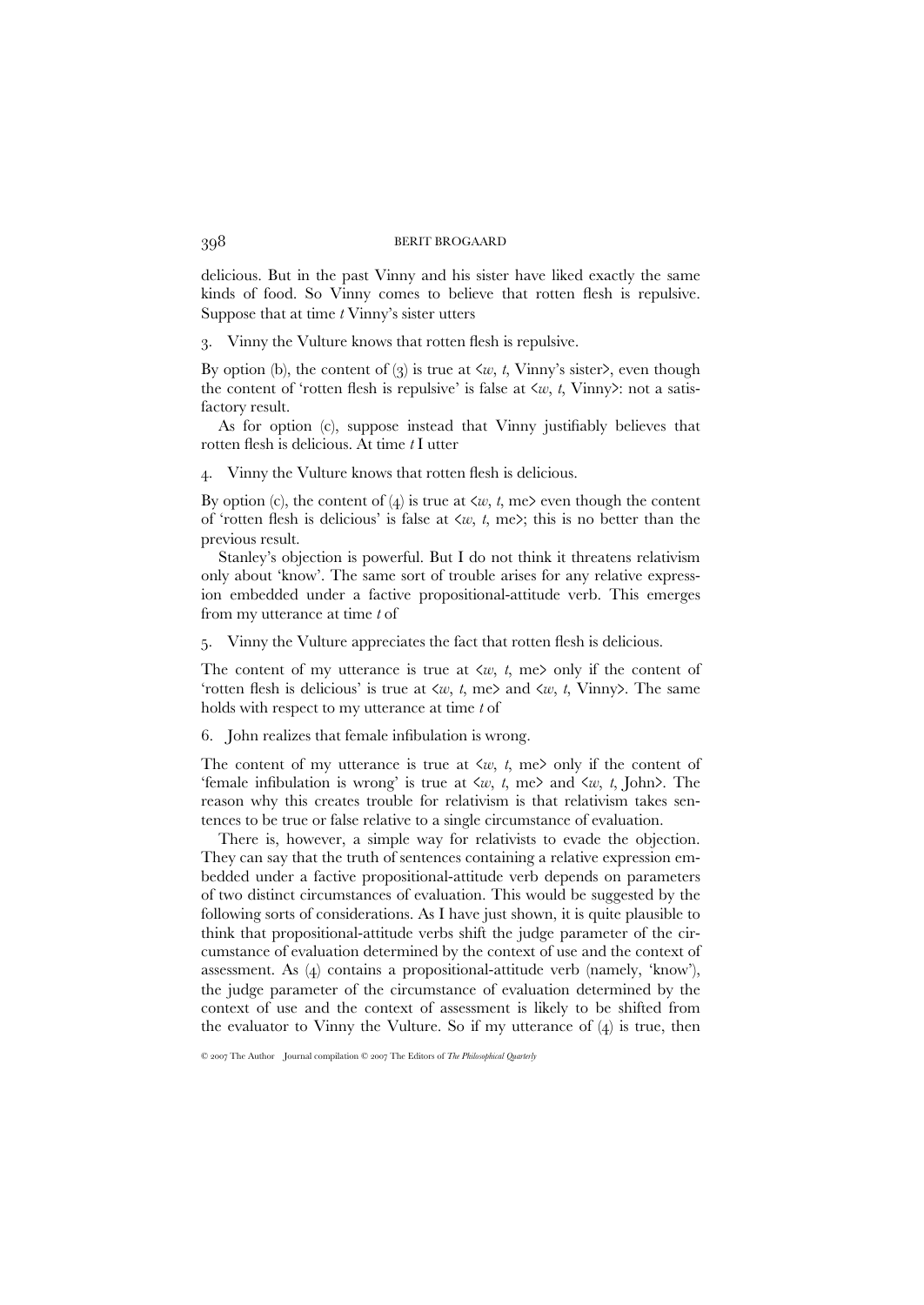Vinny finds rotten flesh delicious. Furthermore, if O is factive, then O*p* materially implies  $p$  at the circumstance of evaluation at which  $O_p$  is evaluated. So  $\overrightarrow{Op}$  is true at  $\langle w, t, me \rangle$  only if p is true at  $\langle w, t, me \rangle$ . Since rotten flesh is in the extension of 'delicious' with respect to <*w*, *t*, Vinny> but is not in the extension of 'delicious' with respect to  $\langle w, t, me \rangle$ , (4) is false; and likewise for  $(5)$  and  $(6)$ .

The only way to resist double indexing is to deny that there are any expressions whose content is a function of a judge parameter. So to avoid double indexing we would need to deny that the contents of predicates such as 'fun', 'delicious', 'cold' and 'looks green' are functions of a judge parameter. I do not find this plausible. If their contents are not a function of a judge parameter, then their contents *and* extensions are context invariant, or their contents are contextually variable.

The first possibility fails to convince.<sup>27</sup> The second is more credible. But it does not seem right. Suppose, for instance, that the underlying structure of 'looks green' is 'looks green to *x*', where the default value of *x* is the speaker. Then if I utter the sentence 'that patch looks green' and you utter the sentence (while pointing at the same patch) 'that patch does not look green', then there is no common content to our dispute. But it surely seems that there is. So it seems that there are at least some expressions whose content is a function of a judge parameter. But double-indexing is then required to account for the extension of these expressions when they are embedded under a factive propositional-attitude verb.

### IV. PERSPECTIVALISM

Moral relativism is semantically radical. It forces us to revise standard semantics completely. It also forces us to rethink the practice of assertion. As Robert Stalnaker has argued,28 the purpose of assertion is to contribute a true proposition to a common ground of true propositions. But if propositions have truth-values only relative to a context of assessment, then the purpose of assertion cannot be to contribute a true proposition to a common ground. Still, if relativism explains the linguistic data more thoroughly than competing theories, perhaps it is time to revise old paradigms.

But it is not time yet; for there is a competing theory which explains the linguistic data equally well. Here is a rough outline of the theory I have in

© 2007 The Author Journal compilation © 2007 The Editors of *The Philosophical Quarterly* 

<sup>27</sup> See, however, H. Cappelen and E. Lepore, *Insensitive Semantics: a Defense of Semantic Minimalism and Speech Act Pluralism* (Oxford: Blackwell, 2005).

<sup>28</sup> R. Stalnaker, 'Assertion', in P. Cole (ed.), *Syntax and Semantics, Vol. : Pragmatics* (New York: Academic Press, 1978), repr. in Stalnaker, *Context and Content* (Oxford UP, 1999), pp.  $78-95$ .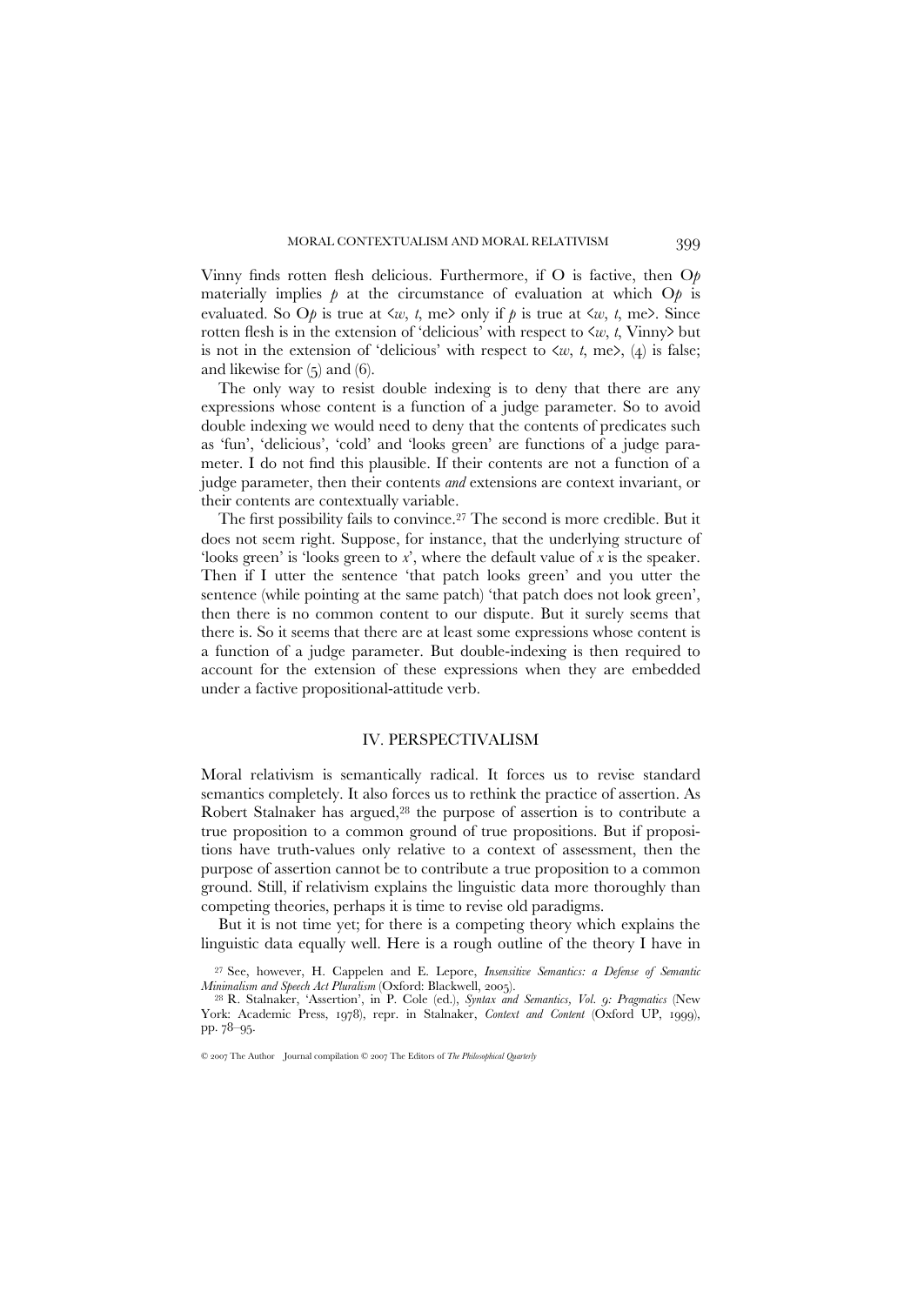mind. 'Right' and 'wrong', I propose, have contextually variable extensions but context-invariant contents. The contents determine a function from circumstances of evaluation to extensions. In accordance with standard semantics, the default circumstances of evaluation are fully determined by the context of use (not by a context of use *and* a context of assessment), but the circumstances are non-standard: they are <world, time, judge> triples, where the default value of the judge parameter is the speaker. I call this view 'perspectivalism',29 and an expression is a 'perspectival' if its content is a function of a judge parameter whose default value is the speaker.<sup>30</sup> Perspectivalism, I shall now argue, explains the same linguistic data as relativism but without relativizing to contexts of assessment. This is how.

First, relativism seems required because sentence truth is sometimes relative to the standards in play in the context of assessment. But perspectivalism has no trouble with this datum. On Kaplan's notion of a context of use, any sequence of parameters involving a speaker, an addressee, a world, a time and a location is a context of use. The speaker need not be speaking or thinking; the addressee need not be listening. To the extent that a context of assessment is a sequence of a speaker, an addressee, a world, a time and a location, a context of assessment just is a context of use, as far as Kaplan is concerned. Suppose that one night before she falls asleep Mary thinks

. What John said earlier today is completely mistaken.

If what John said earlier was that female infibulation is wrong, then 'what John said earlier today' picks out the proposition that female infibulation is wrong. So Mary's utterance of  $(7)$  expresses the proposition that the proposition that female infibulation is wrong is completely mistaken. But suppose now that the *extension* of 'right' and 'wrong' is a function of a judge parameter whose default value is the speaker. Then what Mary is thinking is true if and only if it is true by her standards. No relativization to contexts of assessment is required.<sup>31</sup> Relativists think  $(7)$  is true or false only relative to a

<sup>29</sup> MacFarlane calls this brand of contextualism 'non-indexical contextualism'. See his 'Semantic Minimalism and Nonindexical Contextualism', forthcoming in G. Preyer and G. Peter (eds), *Content and Context: Essays on Semantics and Pragmatics*, and 'Nonindexical Contextualism', forthcoming in B. Brogaard (ed.), *Relative Truth*, *Synthese*, 2008. As I shall show, the proposed semantics differs from MacFarlane's non-indexical contextualism with respect to how it deals with reported sentences.

<sup>30</sup> I am here using the word 'perspectival' differently from F. Recanati, 'Indexicality and Context-shift', and A. Bezuidenhout, 'Indexicals and Perspectivals', *Facta Philosophica*,  $7 (2005)$ , pp. –, who use it to mean 'an expression whose *semantic value* can be freely shifted'.

<sup>31</sup> Of course, both theories are relativist in a different sense which is worrisome to traditional moral philosophers: both theories make the truth-values of moral claims relative to some subject's standards (the speaker or the evaluator). This goes against absolutist or objectivist intuitions about moral truths. Thanks to John Greco and an anonymous referee here.

© 2007 The Author Journal compilation © 2007 The Editors of *The Philosophical Quarterly*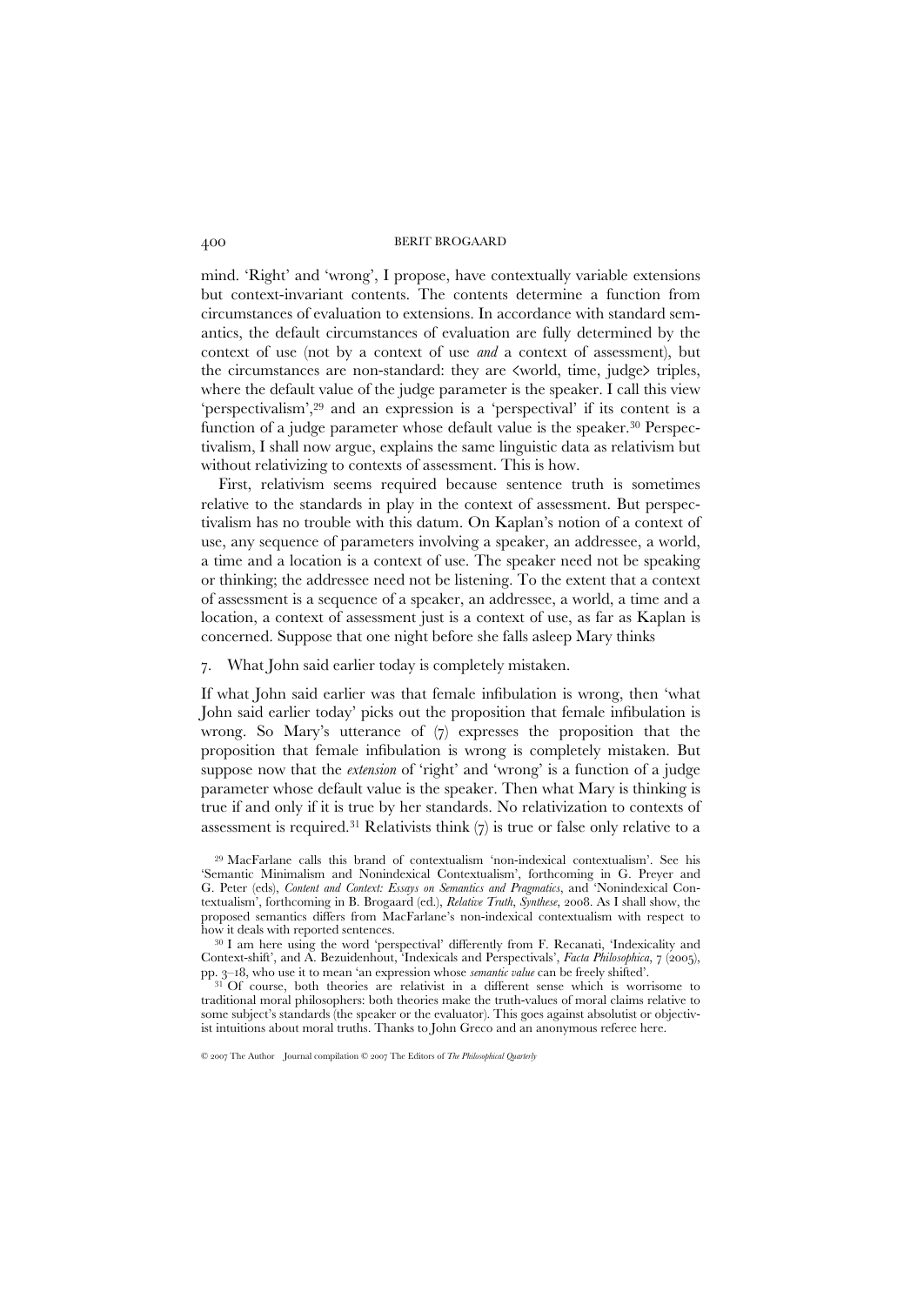context of assessment. So as far as they are concerned,  $(7)$  does not have a truth-value relative to the circumstance of evaluation determined by Mary's context of use: it has a truth-value only relative to the circumstance of evaluation determined by Mary's context of use *and* a context of assessment. I am suggesting that  $(7)$  has a truth-value relative to Mary's context of use.

 $(7)$  is easy. Now for a more difficult case, involving a direct-speech report:

. Earlier today John said 'Female infibulation is wrong', but he was completely mistaken.

Examples like (8) lend strong support to relativism. For there is seemingly no occurrence of the word 'wrong' that is being used. The only occurrence of 'wrong' is in a direct-speech report. So if Mary uttered  $(8)$ , then  $(8)$  is true iff Mary's considered view about female infibulation is that it is not wrong. John's views about female infibulation are apparently irrelevant to the assessment of Mary's utterance of  $(8)$ .

I think, however, that the belief that standard semantics cannot account for examples like (8) betrays a mistaken view about the nature of directspeech reports.<sup>32</sup> As François Recanati has argued,<sup>33</sup> there is good reason to think that a quoted sentence in a direct-speech report is used, not simply mentioned. One reason<sup>34</sup> is that the quoted material in a direct-speech report may be available for copying, as in

. 'I'm going to see the dean', she said; and she did.

'And she did' is elliptical for 'and she did see the dean'. So the elided material 'see the dean' is available for copying. But this suggests that the material quoted is used. For if the sentence were merely mentioned, the quoted material would not be available for copying, as is shown by '"I'm going to see the dean" is a sentence; and she did'.

Another reason to think a quoted sentence in a direct report is used, not simply mentioned, is that expressions in the matrix clause can depend anaphorically on expressions in the quoted sentence, as for instance in

10. 'Give me your money<sub>i</sub> or I'll shoot', he said; but I didn't give it<sub>i</sub> to him.

The pronoun 'it' in the matrix clause is anaphoric on 'your money'. But this requires 'your money' to pick out an individual for 'it' to refer to.

Recanati suggests that contextual cues associated with direct-speech reports create a shifted context that determines the semantic values of the

 $32$  See B. Brogaard, 'Sea Battle Semantics', *The Philosophical Quarterly*,  $58$  (2008), pp.  $326-35$ .

<sup>33</sup> 'Indexicality and Context-Shift', conference paper, workshop on indexicals, speech acts and logophors, Harvard University 2004, pp. 11-20.

<sup>&</sup>lt;sup>34</sup> The first argument is Recanati's  $(\S_3.2, \S_3.2, \S_4)$ ; the second is my own.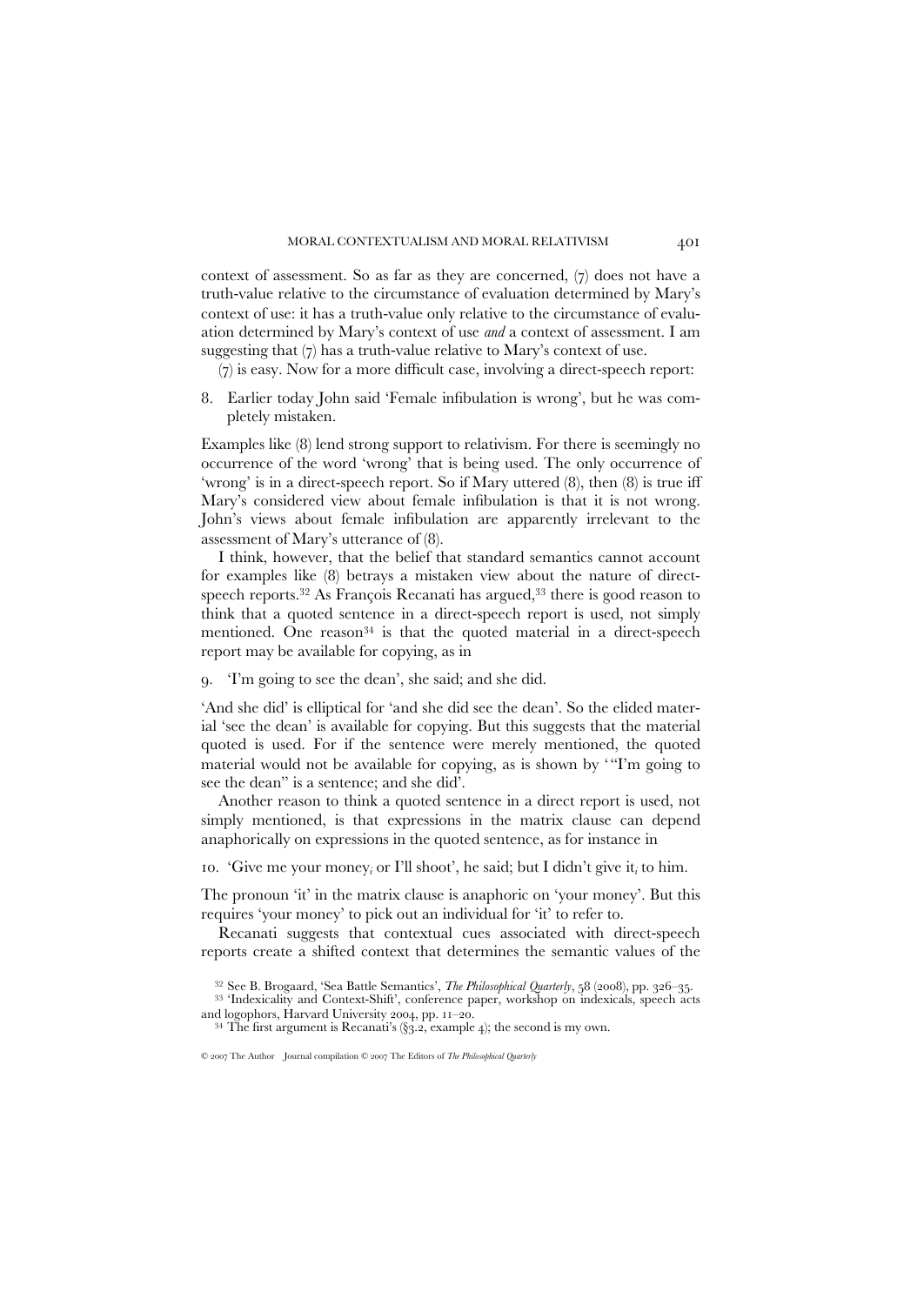indexicals in the report. So if I utter the sentence 'Then John said "I am leaving now"', the speaker of the context of use is me, and the time is the current time *t*. But the direct-speech report creates a shifted context in which John is the speaker and the time is some time  $t^*$  such that  $t^*$  is earlier than *t*. So the semantic value of 'I' is John, and the semantic value of 'now' is  $t^*$ .

After this examination of the effects of direct-speech reports on context, I return to Mary's utterance at time *t* of

. Earlier today John said 'Female infibulation is wrong', but he was completely mistaken.

(8) has a direct-speech report as one of its constituents. But the quoted material in the direct-speech report is used, not simply mentioned. The direct-speech report generates a shifted context where John is the speaker, and the time is some time *t\** such that *t\** is earlier than *t*. Any indexicals in the scope of the speech report have their semantic values fixed by the shifted context. But given perspectivalism, 'wrong' and 'female infibulation' are not indexicals; on the present proposal, the extension of 'wrong' is contextually variable, but its semantic content is not. So the semantic content of 'wrong' is the same in Mary's and John's contexts.

Direct speech reports generate shifted contexts, but they do not by themselves shift the parameters of the circumstance of evaluation. For instance, the direct-speech report in 'John says "I am hungry"' creates a shift of the speaker parameter; yet the parameters of the circumstance remain unchanged. To shift the parameters of the circumstance, a circumstanceshifting operator is required. Granted, (8) contains a circumstance shifter, *viz* the past-tense operator. As the default circumstances are <world, time, judge> triples, circumstance-shifting operators shift <world, time, judge> triples. But the past-tense operator is selective; it shifts only the time parameter of the circumstances. Because the value of the judge parameter remains unshifted, the quoted sentence in  $(8)$  is evaluated relative to Mary's standards.35

Perspectivalism appears to be able to explain the linguistic data that lend support to relativism. First, it can explain why moral disputes are common. The regularity of moral disputes owes much to the fact that the truth of moral judgements depends on the moral standards of a judge whose default semantic value is the speaker.

<sup>35</sup> It might seem that perspectivalism predicts that utterances such as 'My earlier utterance was false' are false if the speaker occupied a different context on the earlier occasion. But this is not so. According to perspectivalism, when the truth-predicate is not restricted to the metalinguistic level, utterances are true or false relative to the circumstance of evaluation determined by the context of the speaker. Thanks to Mark Heller for helpful discussion.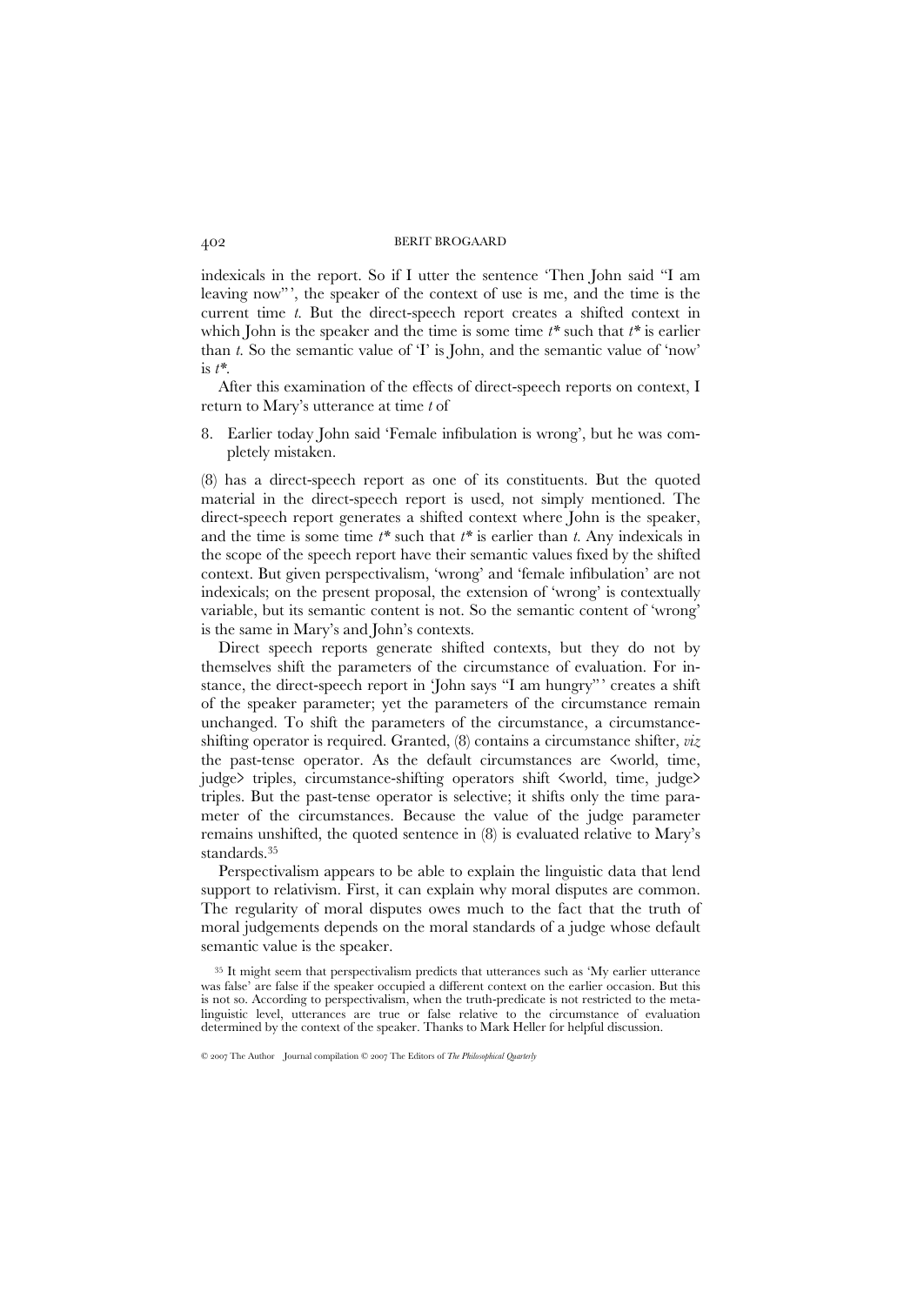Secondly, perspectivalism explains the apparent faultlessness of moral disagreement. If the semantic content of our ordinary moral expressions is context invariant, then the semantic content of 'right' and 'wrong' will be the same regardless of who is speaking. So if John says 'Female infibulation is wrong' and Mary says 'Female infibulation is not wrong', then there is a single proposition, *viz* the proposition that female infibulation is wrong, about whose truth-value John and Mary are disagreeing. Moreover, relative to each disputant's circumstances, the other disputant has assigned the wrong truth-value to the proposition in question. For example, relative to Mary's circumstance, John assigns the wrong truth-value to *female infibulation is wrong* simply by asserting it.

Thirdly, perspectivalism explains why people tend to retract their earlier moral judgements if their moral views change. If, for example, John comes to deny that female infibulation is wrong, he will tend to retract his earlier judgement to the effect that it was wrong. The reason is this. Direct-speech reports create shifted contexts which fix the semantic value of indexicals in the report; they shift context, not the circumstance of evaluation. To shift the parameters of the circumstance of evaluation, a circumstance shifter is required. Since 'Earlier today John said "Female infibulation is wrong" but he was completely mistaken' does not contain a circumstance shifter that operates on the judge parameter, the speaker is the value of the judge parameter.

Fourthly, perspectivalism explains why people are quick to make belief reports involving moral expressions, as in 'John believes that female infibulation is wrong'. Propositional-attitude reports give rise to a shifted circumstance of evaluation. So the content of 'Female infibulation is wrong' is evaluated with respect to a circumstance of evaluation that has John as the value of the judge parameter. Factive propositional-attitude reports require in addition that the content of the embedded sentences is true with respect to a circumstance of evaluation that has the speaker as the judge. So 'John knows female infibulation is wrong' is true at a context of use only if its content at that context is true at a circumstance of evaluation that has John as the judge *and* a circumstance that has the speaker as the judge.

Finally, perspectivalism does not imply that sentences evaluating the speaker's moral standards are trivially true. For different circumstances will have different speakers as the value of the judge parameter. So the proposition expressed by 'My moral standards are right' is true at a circumstance that has me as the judge, but it need not be true at a circumstance that has you as the judge.

Perspectivalism can thus explain many of the linguistic data concerning 'right' and 'wrong'. So can relativism. But perspectivalism is theoretically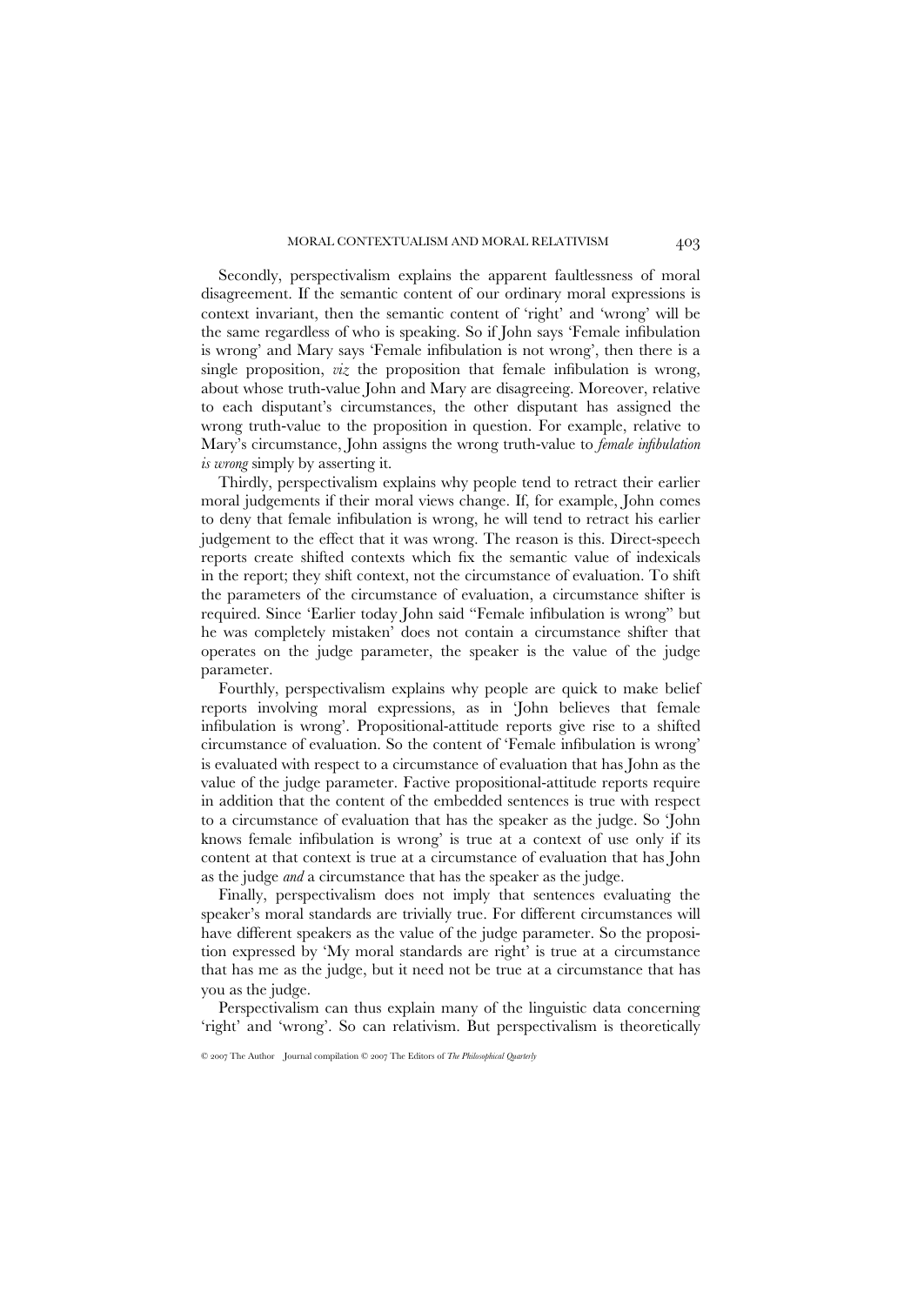more conservative than relativism. Relativism relativizes sentence truth to a context of use and a context of assessment. As a result, what is said on a particular occasion does not have an absolute truth-value at the context of use. Perspectivalism does not relativize sentence truth to contexts of assessment; it relativizes only to contexts of use. So what is said on a particular occasion has an absolute truth-value with respect to the context of that occasion.

## V. FREE CIRCUMSTANCE SHIFTS

Before concluding I shall consider some cases which might be thought to cause trouble for perspectivalism. Suppose John and Mary have been discussing female infibulation for the past couple of hours. Mary has been trying to convince John that it is not wrong, and John has been trying to convince Mary that it is. Then Peter shows up. The following exchange transpires:

- PETER: What are you talking about?
- MARY: We are talking about female infibulation. Is female infibulation wrong?
- PETER: Yes, it is. It completely deprives a woman of her ability to become sexually aroused.

When Mary asks 'Is female infibulation wrong?' and Peter replies 'Yes, it is', Peter seems to have answered Mary's question appropriately. But on Jeroen Groenendijk and Martin Stokhof's influential account of questions, 36 the possible answers to a question in a given context of use form a complete set of mutually exclusive propositions determined by the question itself. To give an answer to a question is to make a choice from this set of mutually exclusive possibilities. The extension of a question in a given context of use (if it has one) is thus its unique, true and complete answer in that context. For example, if John prefers Banana Nut Cheesecake to Apple Pie Parfait, then the extension of 'What does John prefer? Banana Nut Cheesecake or

<sup>36</sup> See, e.g., J. Groenendijk and M. Stokhof, 'Interrogative Quantifiers and Skolem Functions', in K. Erlich and H. van Riemsdijk (eds), *Connectedness in Sentence, Discourse and Text*, Tilburg Studies in Language and Literature  $\frac{1}{4}$  (Tilburg University, 1983), pp. 71–110, and 'Questions', in J. van Benthem and A. ter Meulen (eds), *Handbook of Logic and Language* (Amsterdam: Elsevier Science, 1996), pp. 1055-1124. See also E. Engdahl, *Constituent Questions* (Dordrecht: Reidel, 1986), ch. 4. As Groenendijk and Stokhof point out, although many (informative) questions have a unique, true and complete (or exhaustive) answer in a given context, there are still many ways in which they can be answered (truly and appropriately). For example, a partial answer to a question may be true and favoured for pragmatic reasons.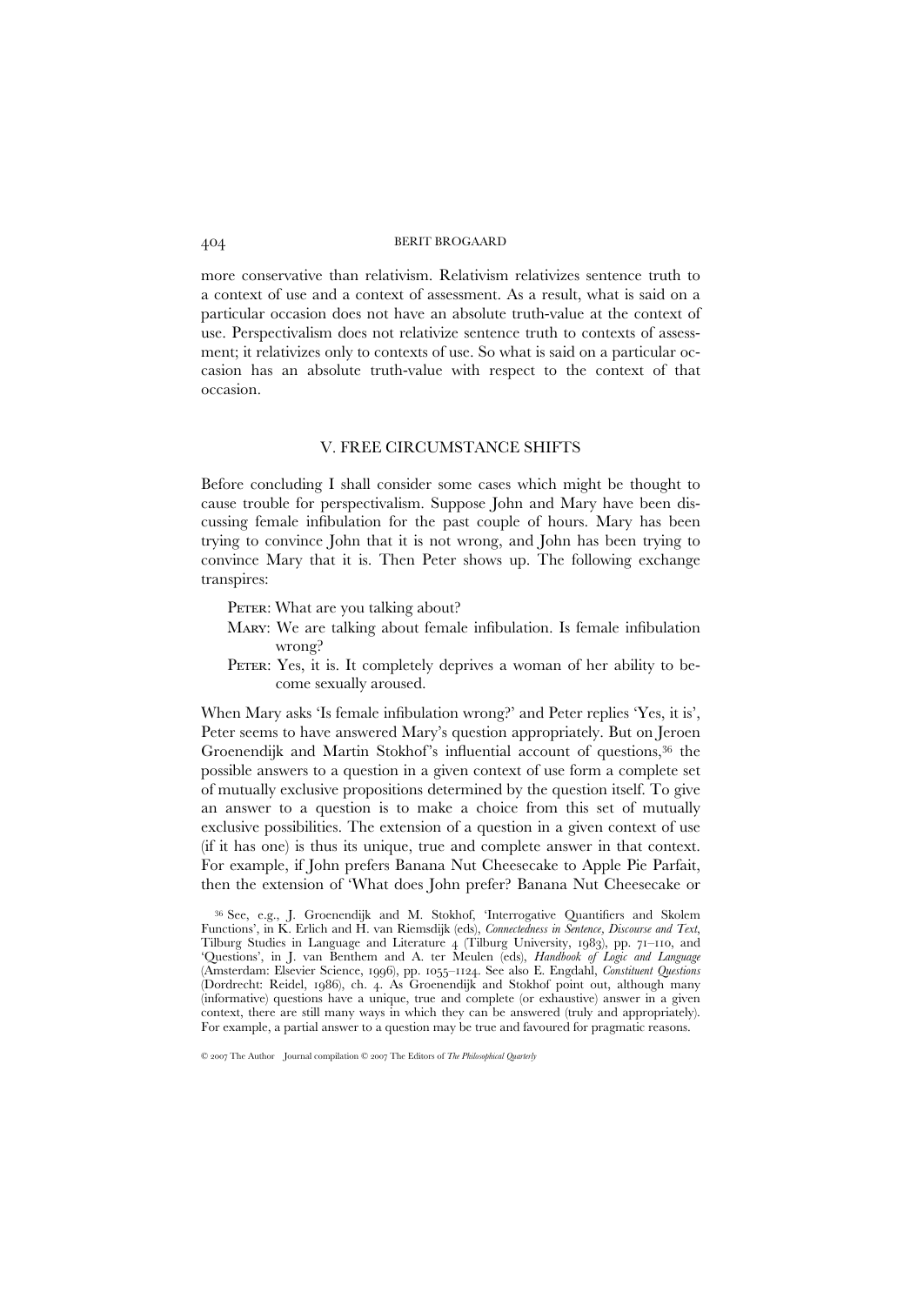Apple Pie Parfait?' is the intension of 'John prefers Banana Nut Cheesecake'. So on Groenendijk and Stokhof's account, the extension of 'Is female infibulation wrong?' is its unique, true and complete answer in that context. The unique, true and complete answer in Mary's context is 'No, it is not wrong'. So if perspectivalism is right, then Peter does not provide the correct answer to Mary's question, despite initial appearances to the contrary.

However, I do not think the objection is intractable. It is well known that Groenendijk and Stokhof's theory of questions must be restricted to certain kinds of questions.37 Questions that admit of either 'mention some' or 'choice' readings (e.g., 'Where can I buy an Australian newspaper?' or 'What do two of these Logitech Mice cost?') seem to have more than one actually true and comprehensive answer relative to each context. So do so-called 'open questions' (e.g., 'What is relativism?'), which do not tend to be requests for information of a particular kind. Mary's question could be construed as an open question, or as a question about Peter's moral opinion. If it is an open question or a question about Peter's moral opinion, then Peter does indeed provide the correct answer.

Another potential problem for perspectivalism is that there seem to be cases where the speaker is not the default value of the judge parameter.38 Suppose that Mary wants to know what the president had to say about embryonic stem cell research at a recent meeting. John replies

. Embryonic stem cell research is morally wrong. It involves harming innocent human beings.

 $(II)$  is true, it seems, if and only if it is true by the president's moral standards, not John's. But I suggested above that the speaker is the default value of the judge parameter. So since  $(11)$  contains no context-shifters (e.g., quotation marks), we should expect John to be the value of the judge parameter at the circumstance at which the content of  $(1)$  is evaluated.

Here is another example that appears to give rise to the same sort of trouble.39 Suppose Mary utters the following sentence:

<sup>39</sup> This is based on an example of Recanati's: 'Contextual Dependence and Definite Descriptions', *Proceedings of the Aristotelian Society*, 87 (1987), pp. 57–73, at p. 62.

<sup>37</sup> For discussion, see B. Brogaard, 'Number Words and Ontological Commitment', *The Philosophical Quarterly*, 57 (2007), pp. 1-20.

<sup>38</sup> See P. Lasersohn, 'Context Dependence, Disagreement, and Predicates of Personal Taste'. Lasersohn thinks that the existence of such shifts involving predicates of personal taste indicates that 'any concrete situation of utterance will determine as many different contexts in our technical sense as there are individuals ... one for each potential judge. We should not limit our choice of judges to individuals who are present in the situation of utterance; John's utterance of *Roller-coasters are fun* might be true or false relative to Mary, even if she was not present when he spoke. Nor, I think, should we even limit our choice of judges to those individuals who eventually interpret the utterance or assess it for truth' (p. 669).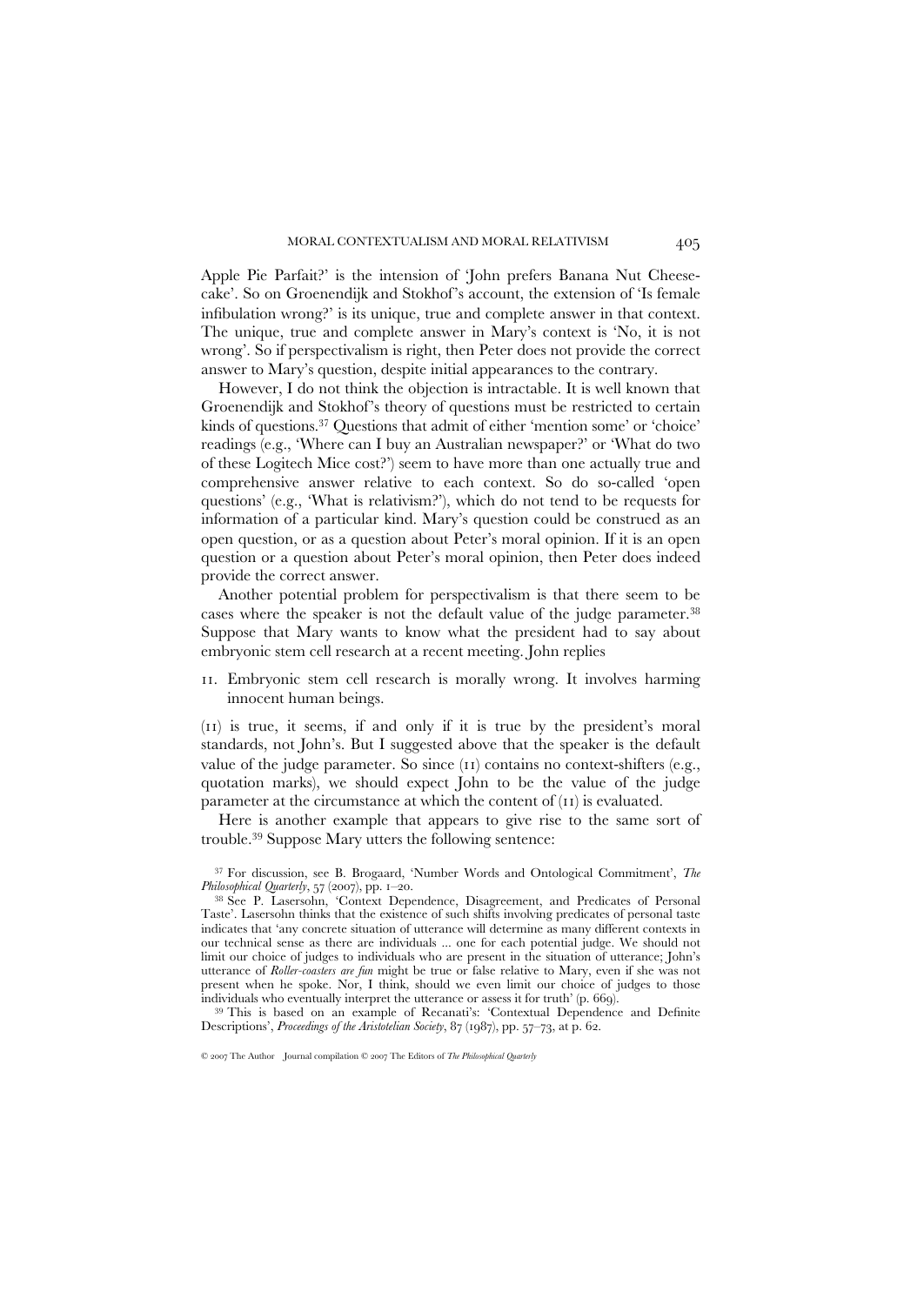. John has become completely insane. No one has ever done anything morally wrong, not even famous serial killers.

Since it is Mary who utters  $(12)$ , she ought to be the value of the judge parameter at the circumstance at which the content of the second sentence is evaluated; but intuitively, the content of the second sentence is evaluated at a circumstance that has John as the value of the judge parameter. Cases like  $(II)$  and  $(I2)$  thus appear to cause trouble for perspectivalism.

However, I think that such cases can be understood in terms of the notion of a free circumstance shift.40 A circumstance shift is free if and only if it is not operator controlled but is controlled instead by the speaker's intentions. Here is a test of free shifts of the judge parameter. The value of the judge parameter has undergone a free shift if and only if there are no explicit circumstance shifters operating on the judge parameter, and there is at least one operator of the form 'according to *S* ' (where *S* is someone other than the speaker) such that inserting it at the front of the sentence does not affect the intuitive truth-value. For instance, the truth-value of  $(11)$  remains unchanged even if we insert 'according to Bush' at the front.

Likewise, the intuitive truth-value of 'No one has ever done anything morally wrong, not even famous serial killers' in (12) remains unchanged if we insert 'according to John' at the front.  $(1)$  and  $(12)$  are thus probable cases of free circumstance shift, and so do not constitute a problem for perspectivalism.

It may be objected that examples like  $(12)$  seem best treated as indirect discourse reports rather than as a judge-shifted attribution. For in similar contexts the sentence following 'John has become insane' could well be one that was false even when the judge parameter is shifted to John, such as 'His head is earthenware'.<sup>41</sup> By way of reply, 'John's head is earthenware' is indeed false at the actual world even if John is the judge. But I am not suggesting that 'according to John' shifts only the judge parameter. I am suggesting that it shifts the judge parameter and the world parameter of the circumstance. In other words, I am suggesting that indirect discourse operators, such as 'according to John', should be treated as intensional operators. I have already offered an argument for the thesis that attitude verbs are best treated as operator-forming expressions. The very same argument can be used to show that 'according to *S*' must be treated as an operator.

'According to *S*, *p*' is true iff for all worlds *w* compatible with the exact content of what *S* would assent to at the world of speech @ and the time of

<sup>40</sup> See Recanati, 'Indexicality and Context-shift'.

<sup>41</sup> Thanks to Max Kölbel here.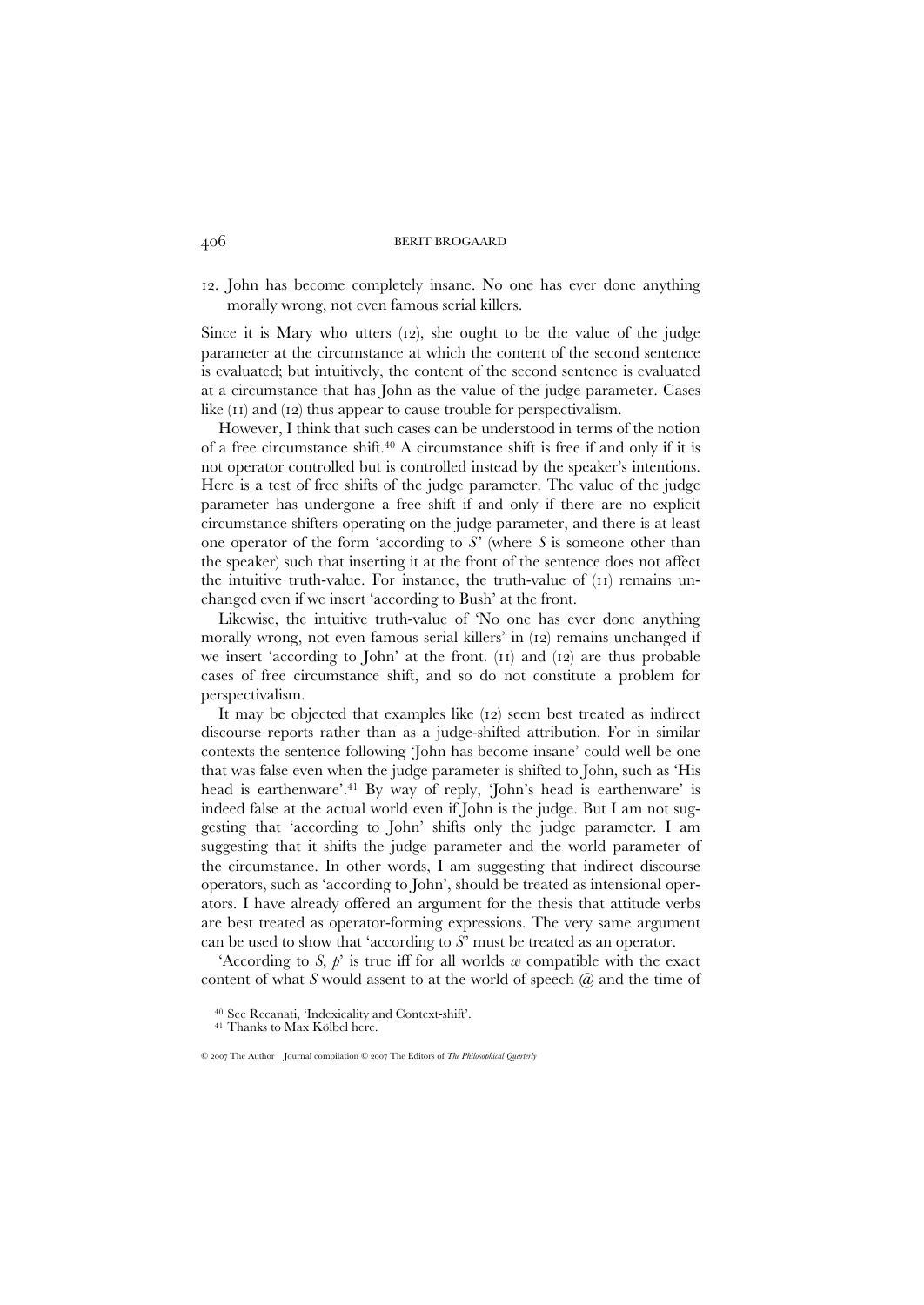speech *t\**, *p* is true at <*w*, *t\**, *S*>. So 'According to John, his head is earthenware' is true iff for all worlds *w* compatible with the exact content of what John would assent to at  $\langle \varphi, t^* \rangle$ , the proposition *John's head is earthenware* is true at  $\langle w, t \rangle$  John  $\rangle$ .

### VI. METHODOLOGICAL CONCERNS

I finally turn to some methodological concerns. I said earlier that perspectivalism fares better than relativism because perspectivalism is theoretically more conservative than relativism. Like other non-relativistic theories, perspectivalism treats utterances as true or false *simpliciter*. Relativism, on the other hand, treats utterances as true or false only relative to a judge.

However, it may appear that this alleged difference between perspectivalism and relativism is illusory. If *x* evaluates someone else's utterance of '*a* is right', *x*'s judgement will take the form '*y* has just said "*a* is right" and that is true', or '*y* has just said "*a* is right" but that is false'; but such judgements will create a new context of use in which *x* is the speaker. So it seems that the default judge will in practice always be the evaluator rather than the (original) speaker.<sup>42</sup> However, the perspectivalist can offer the following reply. We already know that the truth-predicate means something different when it is restricted to the meta-linguistic level from what it means when it is not so restricted. When it is not so restricted, we can infer 'John is a firefighter' from '"John is a firefighter" is true'.43 But we cannot do this when it is restricted. When it is restricted, the utterance 'John is a firefighter' may be true if John is a firefighter from 1990 to 2000. So 'The utterance "John is a firefighter" is true' does not entail that John is a firefighter. In other words, some difference must exist between meta-linguistic uses of sentences where the truth-predicate is restricted to the meta-linguistic level and uses where it is not so restricted.

Given Recanati's account of direct-speech reports and a truth-predicate that is not restricted to the meta-linguistic level, *s* and '*s* is true' are true iff *s* expresses a proposition that is true at the circumstance of evaluation determined by the context of the speaker who uttered *s* or '*s* is true'. But surely Recanati's account of direct-speech reports does not entail relativism or undermine the possibility of non-relativistic semantics altogether. So the truth-predicate that is restricted to the meta-linguistic level is the usual one (given Kaplan-style semantics); *s* as uttered in *c* is true *simpliciter* iff the

<sup>42</sup> Thanks to John Hawthorne and Carrie Jenkins here.

<sup>&</sup>lt;sup>43</sup> S. Schiffer, *Remnants of Meaning* (MIT Press, 1987); T. Hofweber, 'A Puzzle about Ontology', *Noûs*, 39 (2005), pp. 256-83. I am assuming that 'John is a firefighter' is not indexical.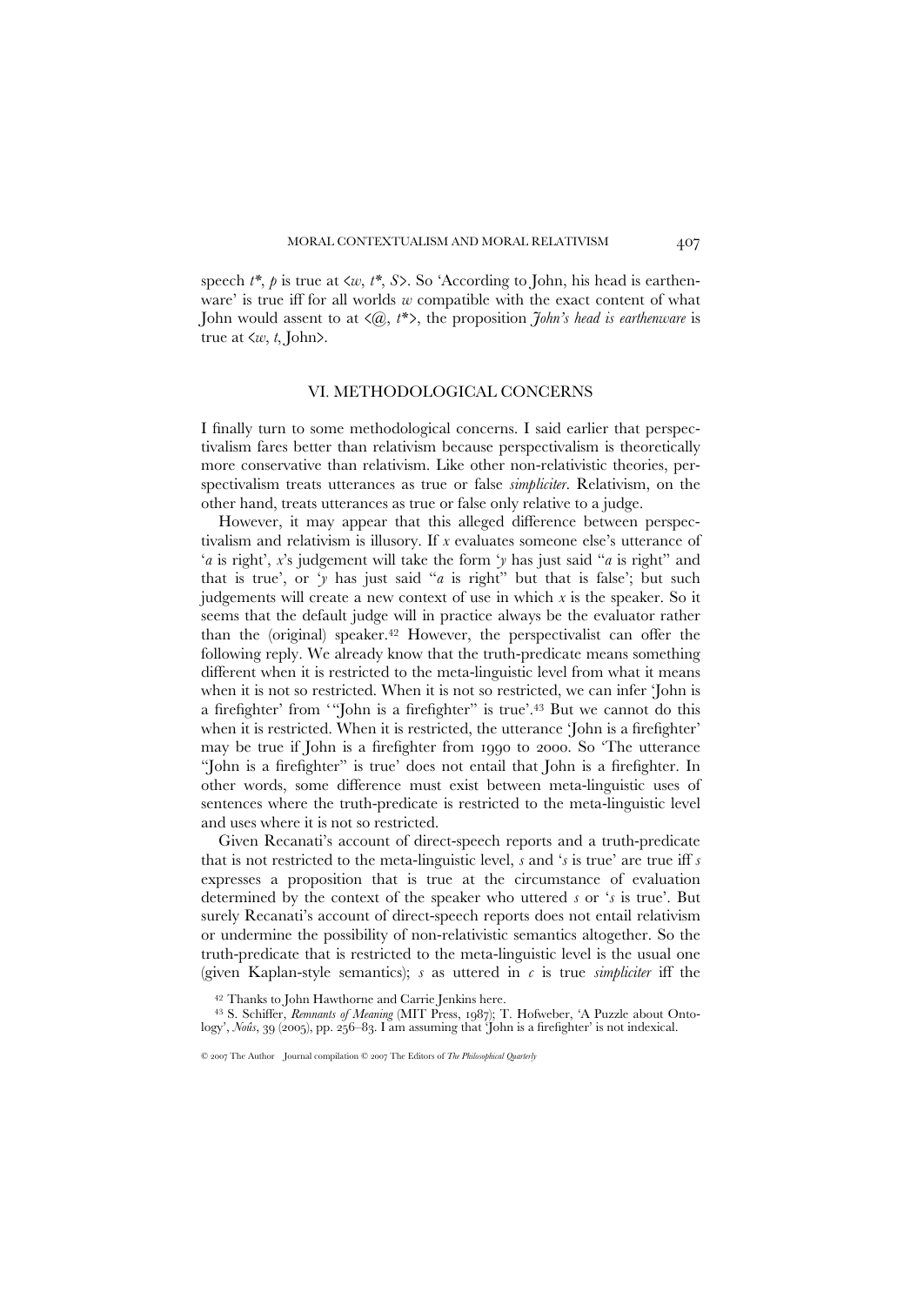proposition expressed by  $s$  in  $c$  is true at the circumstance of evaluation determined by the context of the speaker who uttered *s* (and not the context of the semanticist). In other words, the main difference between relativism and perspectivalism concerns meta-linguistic uses of sentences where the truth-predicate is restricted to the meta-linguistic level.

But does this difference make a real difference? It does indeed. Focusing on semantic content in a narrow sense will not help to explain the difference between non-relativism and relativism. For content truth is already relativistic in non-relativistic semantics that recognizes tense operators and/or modal operators: content truth is relative to possible worlds and perhaps times. The real difference between non-relativism and relativism lies in how the two sorts of theories treat utterances which are true relative to the speaker's standards. Given relativism, propositions are functions from <world, (time), judge> triples to truth-values. Or, in a different terminology, propositions are sets of centred worlds. Relativists argue that speakers should only assert the proposition that corresponds to the set of centred worlds that includes the world containing the speaker. In other words, speakers should assert only propositions which are true relative to their own standards.44 But because relativists insist that utterances are true or false only relative to a judge who may be distinct from the speaker, they cannot easily explain what is so special about content which is true relative to the speaker's standards.45 Perspectivalism, on the other hand, can offer a simple explanation of what is special about this sort of content. This sort of content is special because the utterance that expresses it is true *simpliciter*, not true or false only relative to the standards of a judge.

### VII. CONCLUSION

Moral relativism provides a compelling explanation of linguistic data involving ordinary moral expressions like 'right' and 'wrong'. But it is a very radical view. Because relativism relativizes sentence truth to contexts of assessment, it forces us to revise standard linguistic theory. If, however, no competing theory explains all of the evidence, then perhaps it is time for a paradigm shift. However, I have argued that a version of non-indexical contextualism can account for the same data as relativism without relativizing sentence truth to contexts of assessment. Non-indexical contextualism

<sup>44</sup> Moreover, the audience has to be within a certain epistemic reach. See Egan, 'Epistemic Modals'.

<sup>45</sup> MacFarlane, in 'Making Sense of Relative Truth', raises a related objection to a related formulation of the norm of assertion.